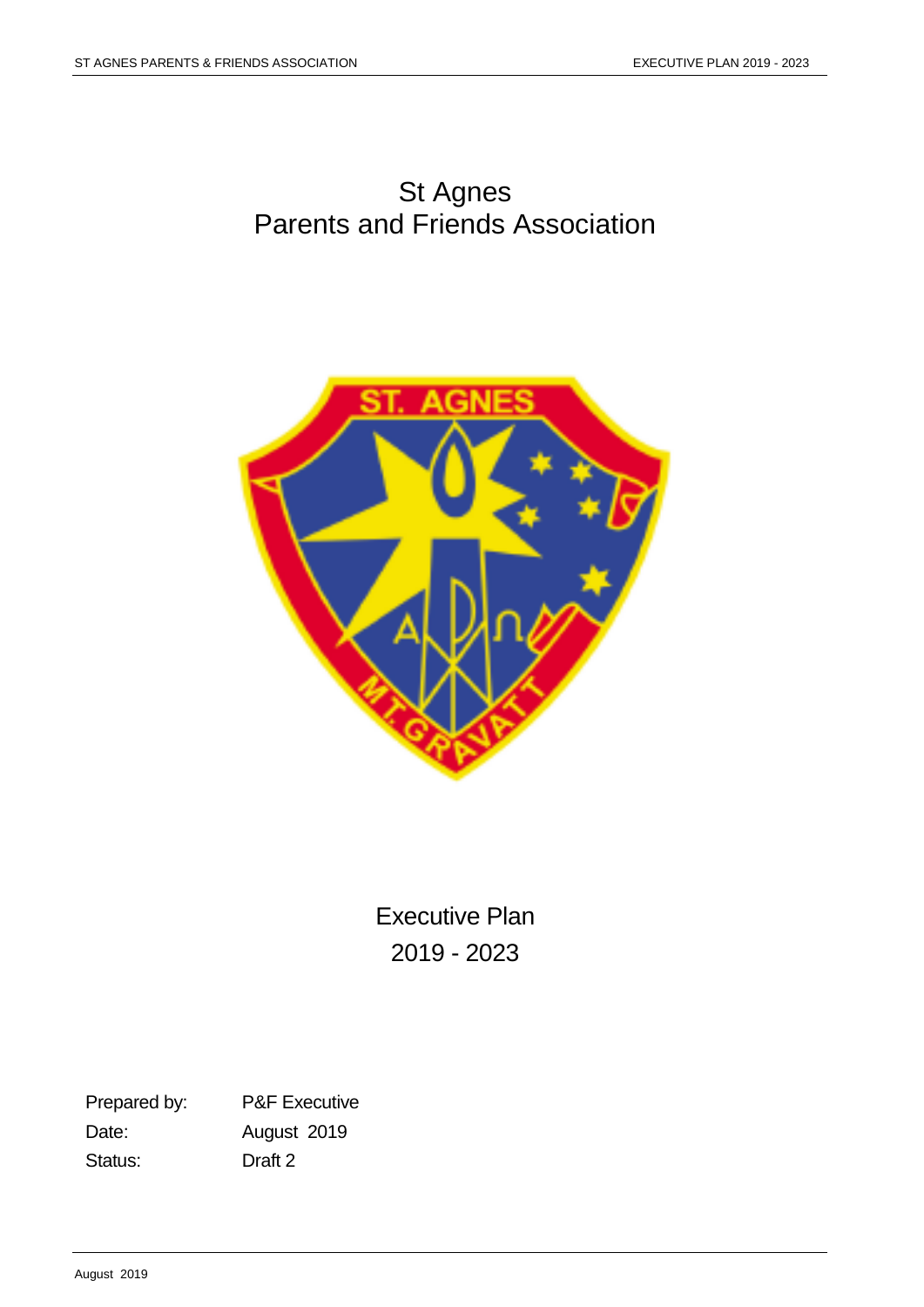# TABLE OF CONTENTS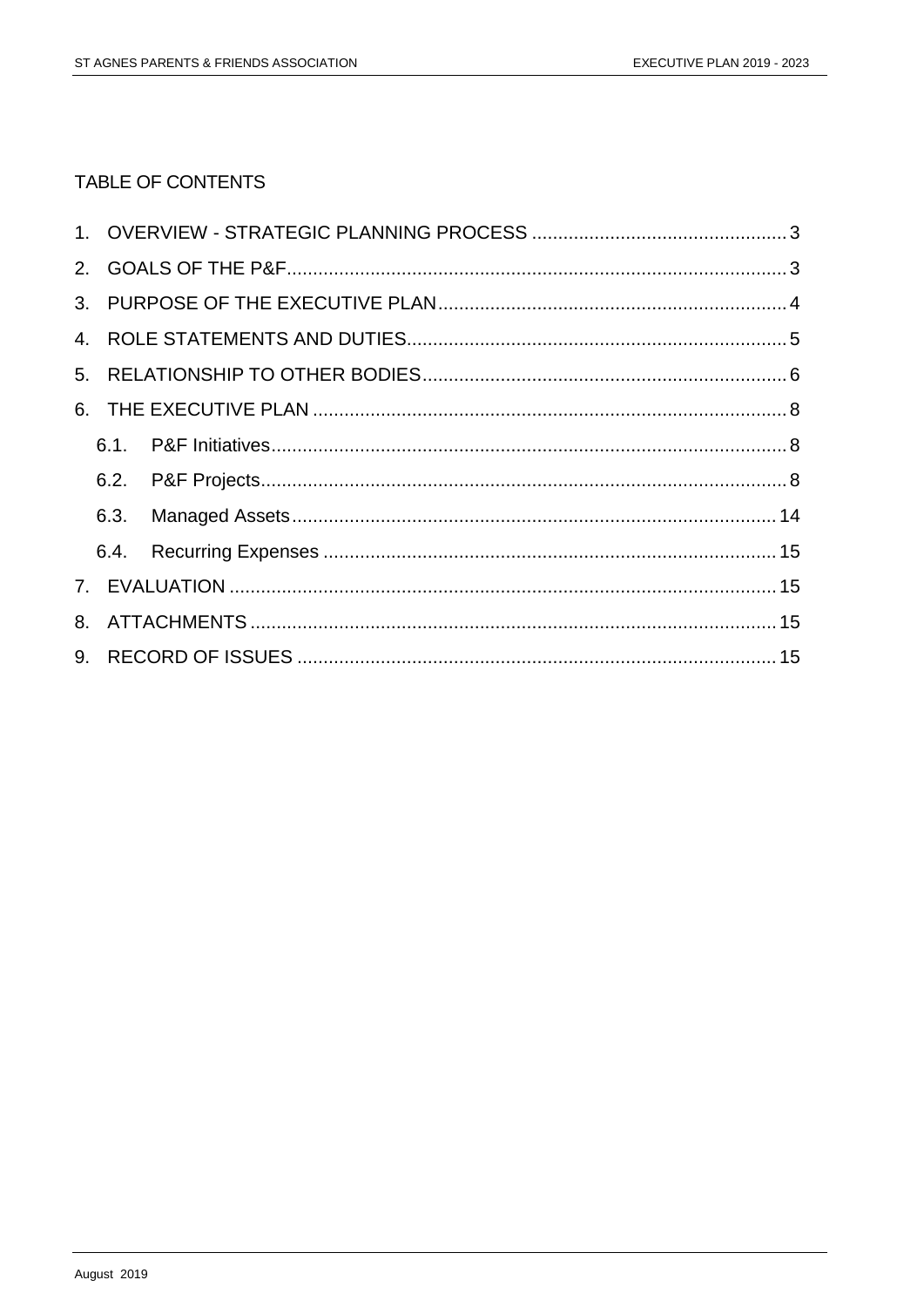# <span id="page-2-0"></span>**1. Overview - Strategic Planning Process**

The P&F strategic planning process has been developed to assist the P&F meet its goals (see Section 2).

The process is based on a 5-year cycle, in which the Executive Plan is formed or amended to provide a broad overview and direction of P&F goals for the nominated five-year period. The P&F Planning meetings, P&F meetings and parent feedback provide the general direction and nomination for these projects.

Each August, the P&F Executive begins the strategic planning process *(see Strategic Planning Process Step Guide - Appendix A).* During this process, the Executive Plan is amended and renewed*.*

#### **The Executive Plan**

The Executive Plan is a document developed through the strategic planning process, and assists the P&F to meet its goals (see Section 2).

The Executive Plan incorporates the goals of the P&F; role statements of P&F Executive and the P&F Sub-Committees; the P&F relationship and interaction with Other Bodies; and the P&F initiatives and projects.

The Executive Plan will be amended as required within the strategic planning process, including when changes or additions are made to short and medium to long term goals, and to the operational initiatives of the P&F.

The Executive Plan identifies key objectives of the P&F and projects to achieve the key objectives within estimated timeframes. Consideration is given to whether grants are available for each project.

Detailed information on financial estimates and projects are incorporated into the annual Operational Plan which is developed during the Planning process (March of each year) and ratified at the next P&F meeting (usually April of each year). The Operational Plan, whilst developed from the projects identified in the Executive Plan, does not form part of the Executive Plan documentation.

# <span id="page-2-1"></span>**2. Goals of the P&F**

The St Agnes Parents and Friends Association (the "P&F') identifies the following goals:

*1. Foster and develop a strong and positive sense of community within St Agnes School.*

The P&F aims to develop a strong and positive community based on the contributions of parents, teachers and students.

The P&F aims to work closely with the school principal, school authorities, our school parish, Catholic Education and relevant groups to support and contribute to the goals of the school.

The P&F aims to contribute to the sense of community within St Agnes School by providing a high level of social and educational interaction between school students, families, parents and friends, and community members.

*2. Identify and provide resources for the benefit of the students and immediate community of St Agnes School.*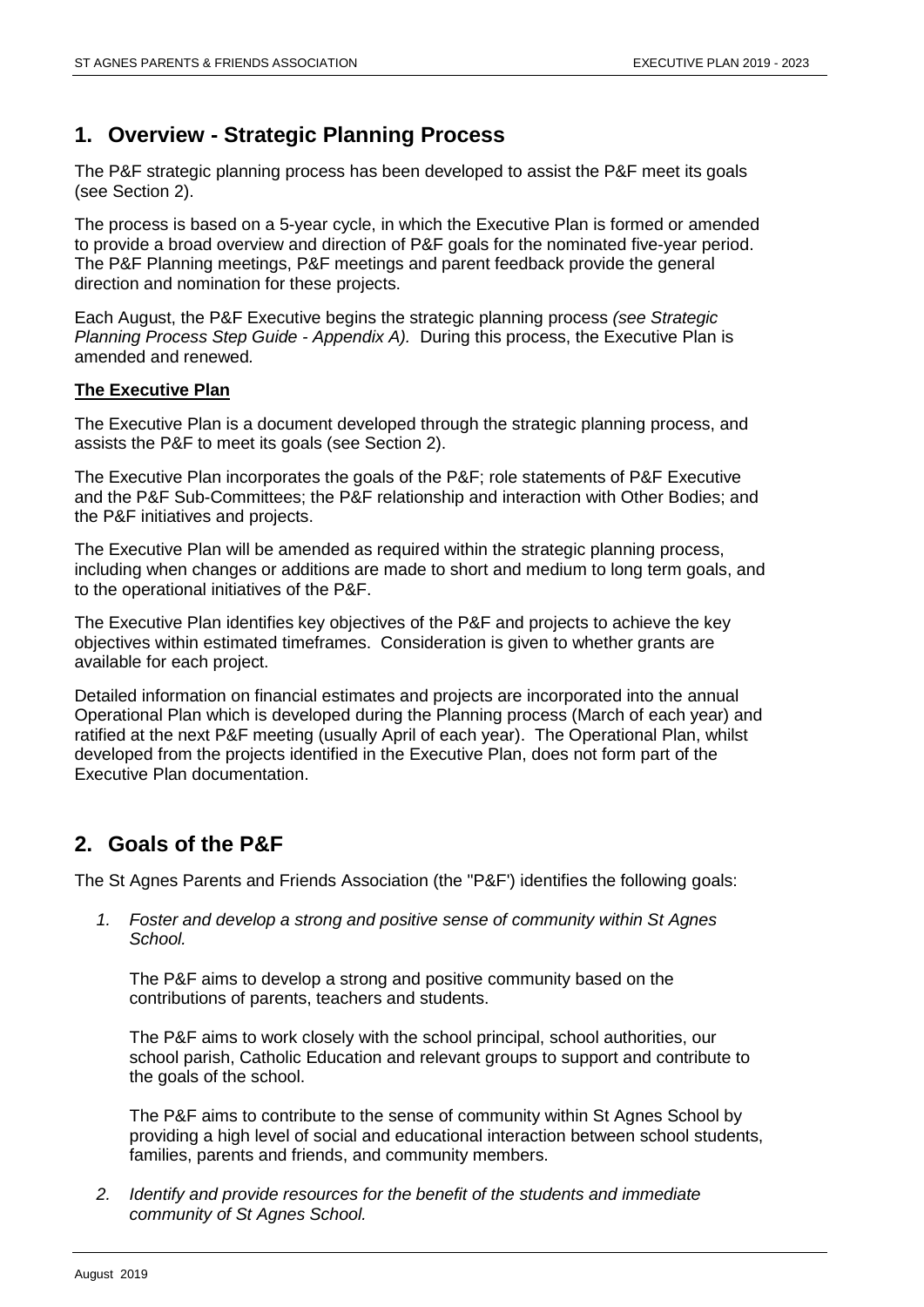The P&F, in association with parents, friends and students, aims to identify positive contributions to nominated structural, social, and participatory activities within the school environment, and in doing so, allocate resources to meet the funding of these contributions.

The P&F will seek input and strategically identify needs for one-off and recurrent funding, either as requested through P&F forums, or as determined through the strategic planning process.

The P&F aims to generate these additional funds for the benefit of the school, students, parents and friends, and will do so by seeking the immediate support of the St Agnes School community as elected.

The P&F aims to organise and plan functions associated with social, sporting, cultural and educational life of the school and school community, and by doing so, meet our resource commitments.

*3. Provide a consistent and effective forum for the exchange and development of school and community information.*

The P&F aims to provide a medium through which school, student, family and friends can contribute and share information, and to present a consistent and effective forum for doing so, namely through its monthly meetings.

The P&F aims to continue to foster positive relationships with authorities and industry bodies both internal and external to St Agnes school, and by doing so, remain an open forum through which to share and receive ideas and information.

*4. Represent and meet the welfare and interests of the whole parent body at St Agnes School.*

The P&F aim to represent the vested interests and welfare of the whole parent body, including students, parents and friends of St Agnes School, and to continuously identify mediums and avenues through which to do this.

The P&F aims to uphold the current values instilled within the St Agnes school community and Catholic Education, and by doing so, assist in the protection of the welfare of students by promoting Christian principals.

The P&F aims to incorporate these values within all P&F activities, decision-making, communication and interaction with each other, the school community and external bodies.

# <span id="page-3-0"></span>**3. Purpose of the Executive Plan**

The Executive Plan has been developed to meet the objectives of the above goals. This Plan will be used to guide the decision making process of the P&F, and ensure alliance with goals at all times.

The Executive Plan incorporates a broad overview of the short and medium to long-term projects proposed to be undertaken by the P&F within the nominated 5-year period. These projects will be detailed within the scope of the yearly Operational Plan (budget) and will be ratified during the course of the planning period (March – April each year).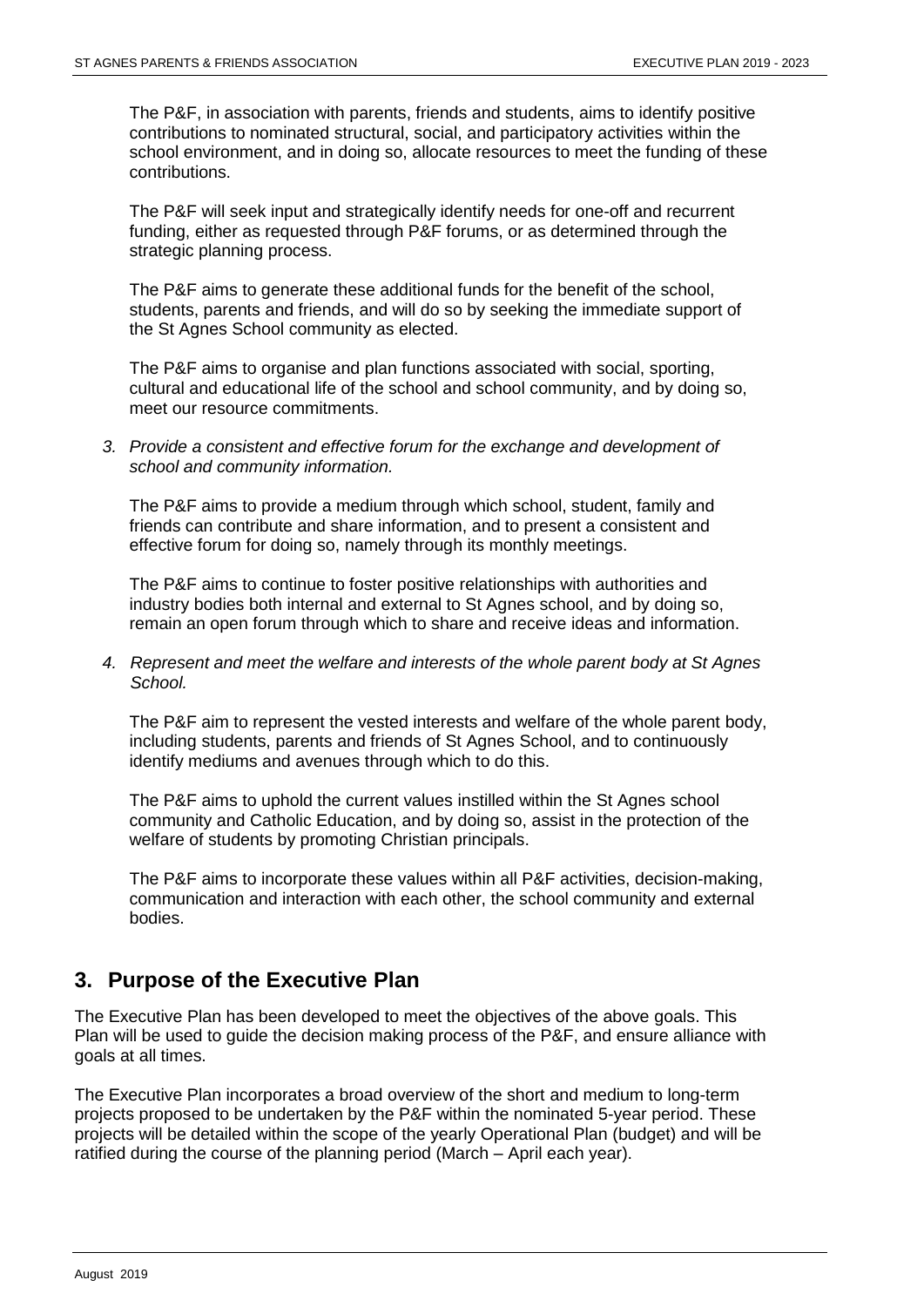The Executive Plan further incorporates the role statements of the P&F Executive and the P&F Sub-Committees, which are identified as being instrumental in the development and execution of the Executive Plan and associated strategic planning processes.

ln summary, the Executive Plan incorporates the following:

- Establishment of a 5-year planning cycle through the identification of short and medium to long-term projects, and prioritisation of these projects
- Incorporation of role statements for planning and operating purposes
- ldentification of relationships between the P&F and other bodies associated with St Agnes School
- ldentifying and planning for assets considered to be P&F responsibility

# <span id="page-4-0"></span>**4. Role Statements and Duties**

The P&F recognises the contributions and efforts of parents, friends and members of the community who elect to undertake volunteer roles within P&F Sub-Committees. The role statements incorporated in the Strategic Plan are relevant and necessary for the fulfilment of the initiative and projects contained within the plan

The role statements are attached (Appendix B). Role statements were agreed and endorsed at the P&F meeting held on 11<sup>th</sup> October, 2011.

Role statements are classified into the following areas by way of teams. A team, several teams, or members from across teams can form Sub-Committees for the purpose of performing activities to meet the requirements of the Executive Plan. Teams are as follows:

- Executive consisting of
	- o President,
	- o Vice-President,
	- o Treasurer and
	- o Secretary
- Service focus consisting of
	- o Tuckshop
	- o Uniform Shop
	- o Student Banking
	- o Book Club
- Educational focus consisting of
	- o Parent Information Sessions
	- o Sport support
	- o Information Technology
- Fundraising
	- o Events
	- o Fundraising- Stalls and Raffles
	- $\circ$  BBQ Fundraising
- Community focus consisting of
	- o Parent Representative Coordinator
	- o Communications & Marketing
- Infrastructure focus consisting of
	- o Environment (including working bees)
	- o Grant Applications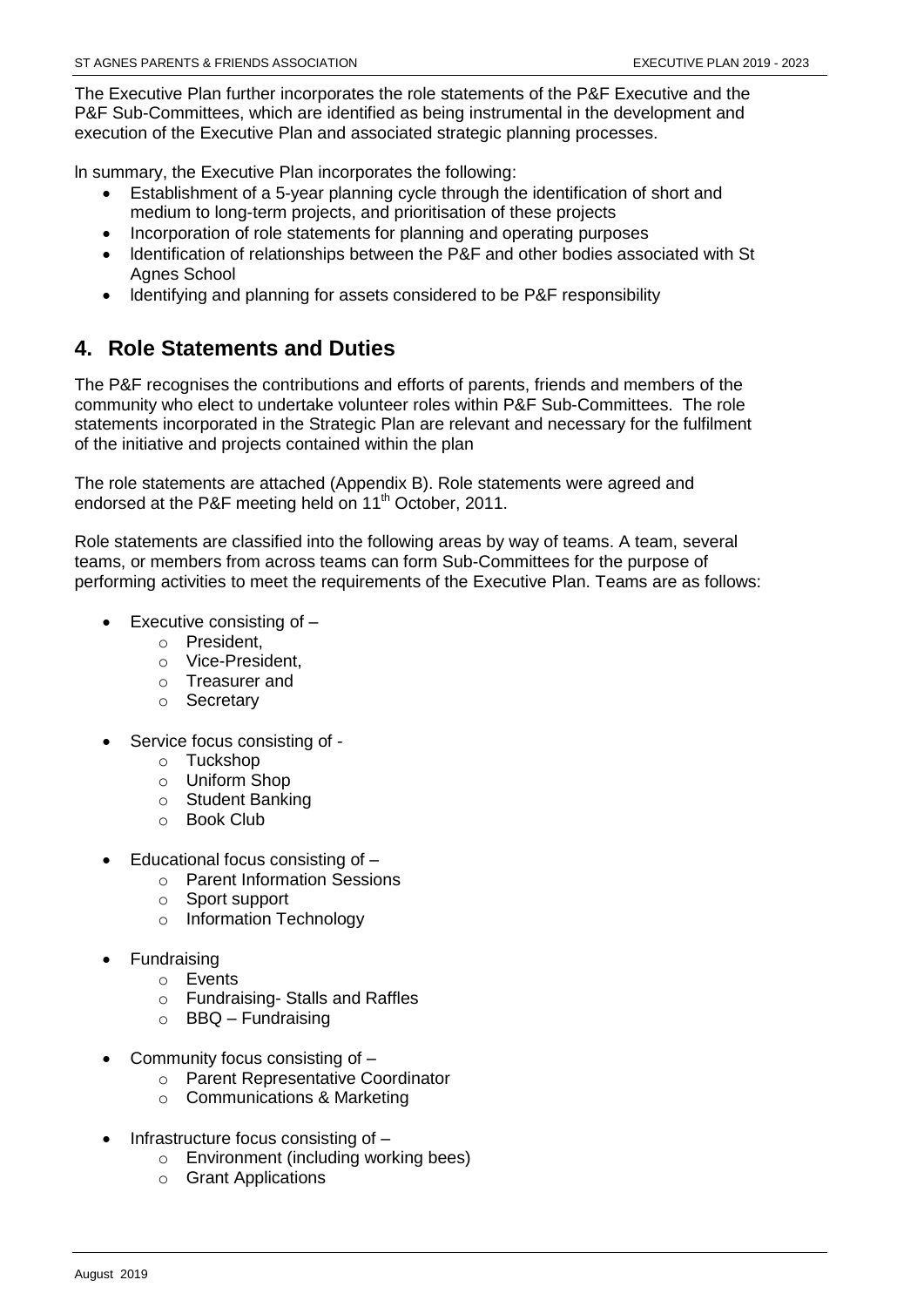These classifications are not limited to the above, and if a need is identified for further reclassification or introduction of new roles and subsequent classifications, the P&F Executive will take due course to ratify these roles during P&F Planning or General meetings.

Diagram 2 displays an overview of the relationship between Teams, Coordinators and P&F Sub-Committees.

### **Diagram 2**



# <span id="page-5-0"></span>**5. Relationship to Other Bodies**

The P&F is only one of a number of bodies which contribute to the overall success of St Agnes School. To plan effectively, the P&F requires a clear and agreed understanding of;

- The purpose of the bodies to which the P&F is related; and
- The nature of the relationship with these groups.

The following section separates the bodies within, and associated with, St Agnes School into several categories, and provides explanation:

*1. P&F Sub-committees*

P&F Sub-committees consist of volunteer parents, friends, families and community members set up for the purpose of specific duties, as identified either through the Executive Plan, the Operational Planning process, or on an as-needs basis.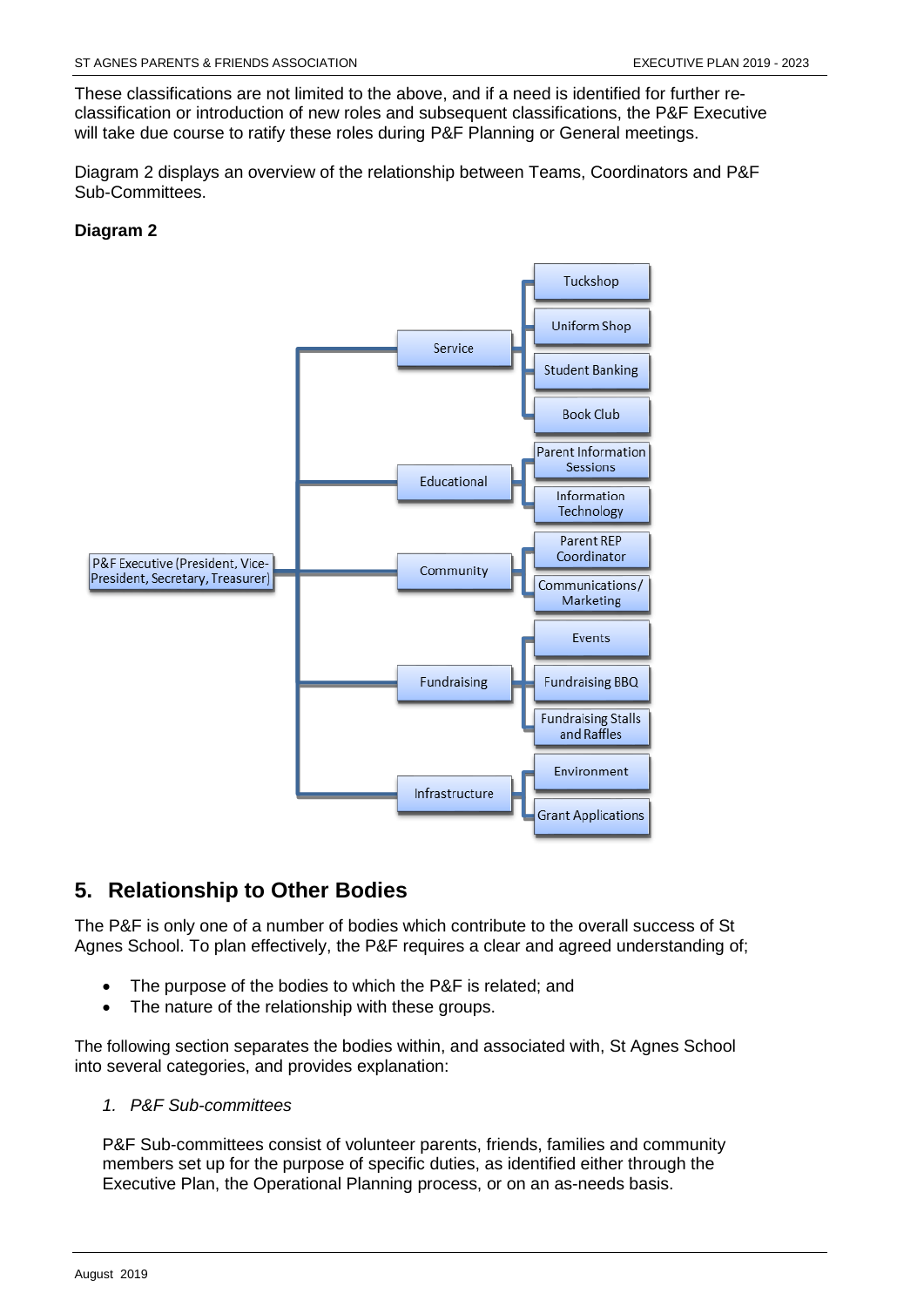P&F Sub-Committees generally have a Coordinator elected at the Annual General Meeting and are required to report monthly at P&F meetings regarding the operational and financial status of their activities, and to seek endorsement, approval or request for activities or funding as required.

P&F Sub-Committees can be formed to fulfil a specific requirement identified at P&F Meetings, Planning Meetings, or the Strategic Planning Process, and can elect to run working party groups for the purpose of nominating and completing specific projects and tasks under the Operational Plan.

Current P&F Sub-committee:

- Uniform Shop Sub- Committee
- St Agnes Bi Annual Fete.
- Year 6 Camp Fundraising

#### *2. Service-orientated Groups*

The P&F undertakes the following activities as services to the St Agnes School Community:

- Uniform Shop
- Tuckshop
- Student Banking
- Book Club

The Uniform Shop and Tuckshop are designed to provide a service to the school community, and as such, they operate on a cost-recovery basis, as opposed to meeting fundraising objectives. Fund-raising activities are expected to generate surplus funds which can be fed back into the P&F for allocation to projects and activities.

Student banking is a service which facilitates a savings program for the St Agnes students with the Commonwealth Bank. A parent volunteer coordinates the service by collecting and processing deposits from the students and banking them on their behalf. The service does not generate any funds.

The Scholastic Book Club is a service run through the School by parent volunteers. All commissions from book club purchases are sent directly to the School for purchase of reading resources.

#### *<sup>3</sup>. Related Bodies*

These are groups, activities or bodies that are associated with St Agnes School to which the P&F has a recognised affiliation. This includes Sub-Committees in which the P&F participates on a cross-representational basis.

The P&F recognises there is the need to consider the activities of the following groups during the planning process:

- St Agnes School Management and Staff
- St Agnes School Board
- St Agnes Outside School Hours Care
- Parish Council

The table below outlines the nature of the relationship between the P&F and these bodies.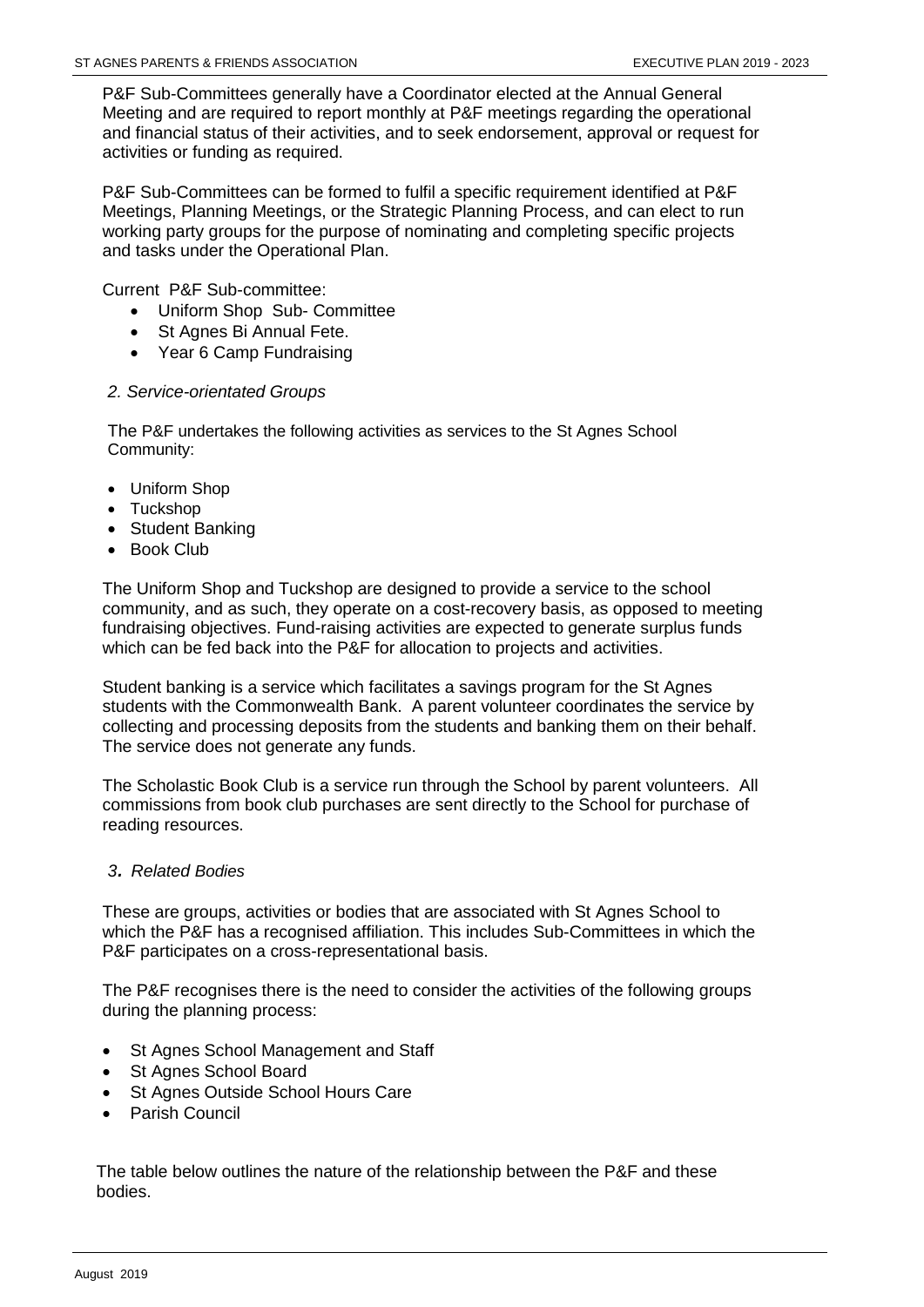| <b>Body</b>                                  | Relationship                                                                                                     |
|----------------------------------------------|------------------------------------------------------------------------------------------------------------------|
| St Agnes School<br>Management and Staff      | Responsible for day to day running of the School. Close<br>relationship. Principal is represented on the P&F.    |
| St Agnes School Board                        | Responsible for High Level Management of School. Reviews<br>minutes of P&F Meetings. Feedback through Principal. |
| St Agnes Outside School<br><b>Hours Care</b> | Provides a service to the school community, use of School<br>Assets and shared projects.                         |
| <b>Parish Council</b>                        | Management of Schools Assets. E.g. School Buildings,<br>School Hall, Kitchen.                                    |

One of the major reasons for the need to consult closely with these groups is the shared nature of school assets. i.e, various assets within the School are under separate groups' control. However, many of these are shared resources and are critical to the success of P&F activities, e.g. Tuckshop relies on a well maintained kitchen facility. However, the kitchen is a Parish asset managed by the Parish Council.

By consulting with these groups and sharing with them the P&F future plans, the overall chance of success for the P&F activities is increased.

# <span id="page-7-0"></span>**6. The Executive Plan**

The following section outlines the various areas to which the P&F must give due consideration when making decisions through the 2018-2023 years. ln addition to covering the 2018-2023 years, The Plan forms the basis of the approach to be taken in future years to ensure that the P&F can maximise the benefits to the school community.

The Plan itself is structured as follows:

- P&F initiatives
- P&F Projects
- Managed Assets
- Recurring Expenses

# <span id="page-7-1"></span>**6.1. P&F Initiatives**

P&F lnitiatives for the 2018 - 2023 period are as follows:

- Annual revision of P&F roles, Sub-committees and role statements;
- Ratification of the amended P&F Constitution and ByLaws (if necessary);
- Review of the strategic planning process in its first year;
- Development of a Communications Strategy for the P&F and the school.

# <span id="page-7-2"></span>**6.2. P&F Projects**

This section identifies proposed activities or projects that the P&F plan to incorporate to continue to meet the abovementioned goals (see Table 1).

Suggestions for projects are received from the School Principal and the school community and prioritised by the P&F. Suggestions are collected in the form of, but not limited to parent surveys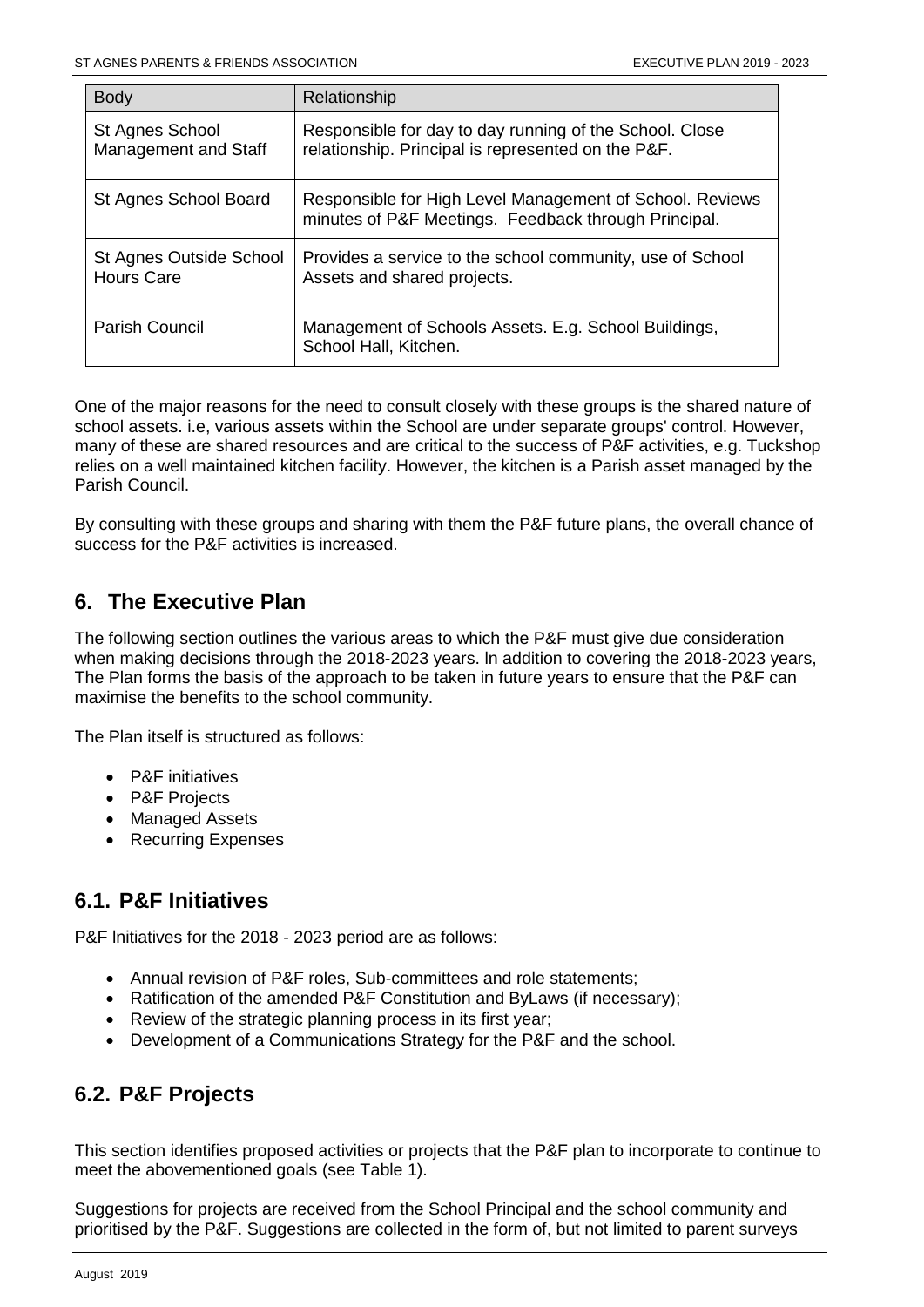and nominated discussion forums at P&F meetings and Planning meetings. Once prioritised, a timeframe for addressing the project is defined and agreed within the scope of the Operational Plans.

Projects are given a time-frame over the next five-year period based on expected project implementation. Each year, during the Planning Process, the Executive Plan will be used as a guide to the projects to be undertaken in that planning period to achieve the key objectives developed in the Executive Plan. Consideration is also given to whether a grant may be available to assist with the cost of the project.

The P&F have identified key objectives that each of these projects will meet. These objectives meet one of the P&F's key goals to *"Represent and meet the welfare and interests of the whole parent body at St Agnes School."*

These key objectives are:

- Parent Support & Engagement
- Student Wellbeing Fitness and Fun
- Information Technology
- Education Support
- Community Interaction
- Environmental management
- Sports Facilities
- Sun safety & seating
- New/improved facilities and Aesthetics

Table 1 sets out the projects, the key objectives which the project's implementation will support, the estimated time-frame and whether a grant may be available to assist with the costs. The projects are not listed in any order of priority.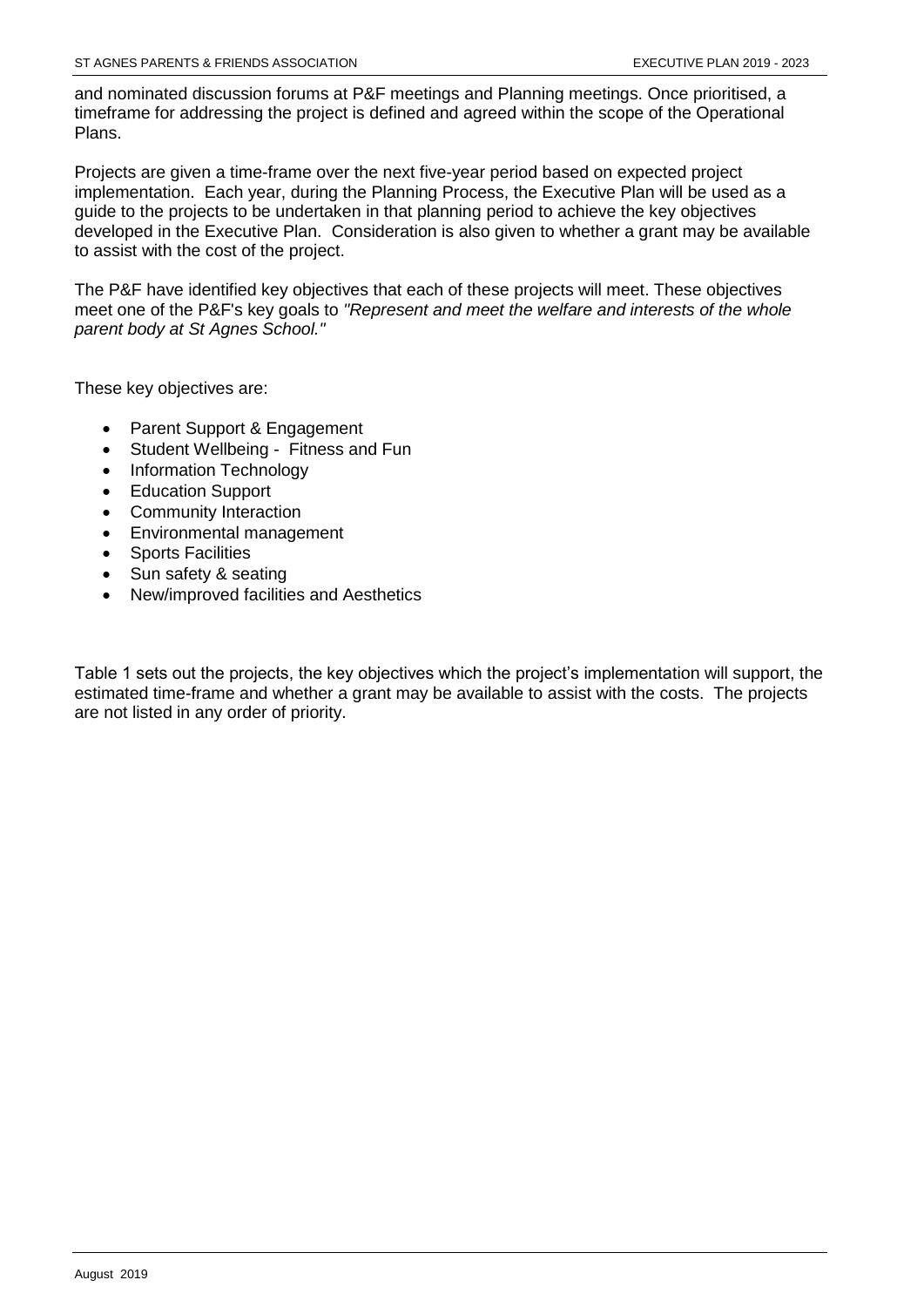# **Table 1** (Not Listed in any order of Priority)

| <b>Project</b><br><b>Tasks</b><br><b>Objectives</b>                                   |                                                                                                                                                                                                                                                                           | <b>Team/Resources</b>                                                                                                                                                                                | When                                                                                                                                                                                                                                  | <b>Cost/Grant</b>      |                                       |
|---------------------------------------------------------------------------------------|---------------------------------------------------------------------------------------------------------------------------------------------------------------------------------------------------------------------------------------------------------------------------|------------------------------------------------------------------------------------------------------------------------------------------------------------------------------------------------------|---------------------------------------------------------------------------------------------------------------------------------------------------------------------------------------------------------------------------------------|------------------------|---------------------------------------|
|                                                                                       |                                                                                                                                                                                                                                                                           | <b>Educational Focus</b>                                                                                                                                                                             |                                                                                                                                                                                                                                       |                        |                                       |
| Parent Information<br><b>Sessions</b>                                                 | Identify topics of parents' interest (cyber,<br>resilience, self-esteem, Australian<br>Curriculum, transition of grade 6 to high<br>school, etc)                                                                                                                          | Parent Support & Engagement -<br>to provide information to assist<br>parents in educating their children<br>and build up a library of online<br>resources for parent access via the<br>parent portal | Nominated a Coordinator responsible<br>for organising information sessions<br>for parents                                                                                                                                             | 2 per year<br>On going | Possible                              |
| Information<br>Technology                                                             | Provide additional devices and<br>associated hardware to support the<br>Schools 1: 1 ITC program for 2019                                                                                                                                                                 | Information Technology - to<br>allocate funds to support the<br>schools ITC program rollout<br>ongoing                                                                                               | In conjunction with School<br>Information Technology<br>Identify when upgrades are required                                                                                                                                           | 2018/2019              |                                       |
| Phonic ear system                                                                     | Upgrade classroom systems                                                                                                                                                                                                                                                 | <b>Education support</b>                                                                                                                                                                             | Grants                                                                                                                                                                                                                                | As<br>required         | $Y - 1$<br>system<br>every 2<br>years |
| Teacher resources,<br>Teacher aide time                                               | Identify how the P&F can support the<br>teachers with additional resources "Wish<br>List"                                                                                                                                                                                 | <b>Education support</b>                                                                                                                                                                             | Feedback from Principal & Staff                                                                                                                                                                                                       | As<br>required         |                                       |
|                                                                                       |                                                                                                                                                                                                                                                                           | <b>Student Wellbeing Focus</b>                                                                                                                                                                       |                                                                                                                                                                                                                                       |                        |                                       |
| Lunchtime sporting<br>activities<br><b>OR</b><br>Lunchtime non<br>sporting activities | Develop a "coaching" program for<br>lunchtime sporting activities to help<br>children develop appropriate behavioural<br>skills for lunchtime sport<br>Develop Non Sporting activities with a<br>community, educational cultural focus<br>eg. Thi Chi, Craft Club or STEM | Health, fun and fitness - to help<br>children develop appropriate skills<br>for fun, fair and appropriate<br>lunchtime play.<br><b>Educational Focus</b>                                             | Coordinator - parent volunteers<br>May be able to access Griffith or other<br>Uni's as a service for their pre-service<br>teachers.<br>Students to commit to a program<br>timeframe (ie 8wks).<br>Parents, grandparents, or community | 2021/2023              | Service<br>offered free<br>by Uni's ? |
|                                                                                       |                                                                                                                                                                                                                                                                           |                                                                                                                                                                                                      | groups may run programs (OPSO)                                                                                                                                                                                                        |                        |                                       |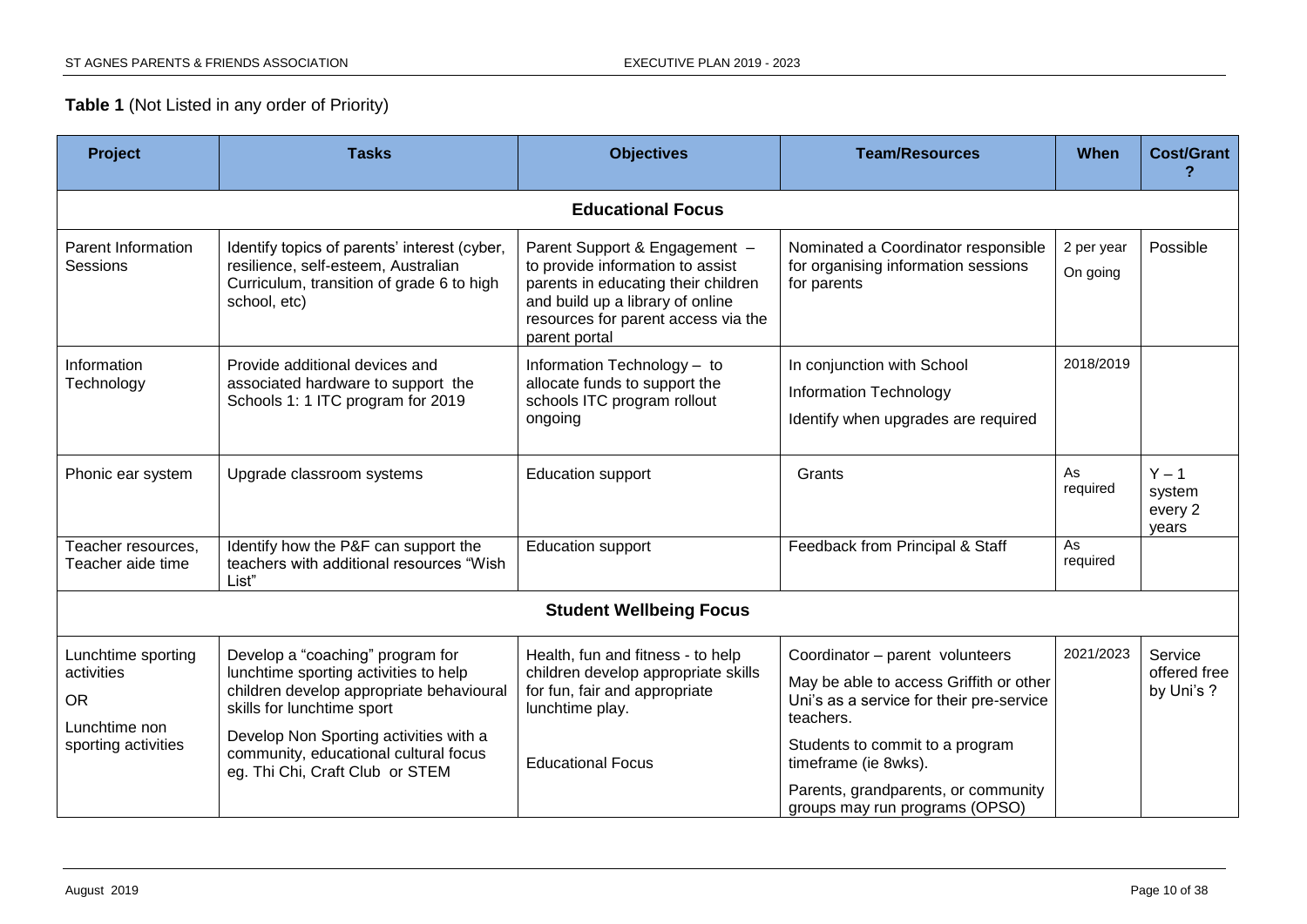ST AGNES PARENTS & FRIENDS ASSOCIATION EXECUTIVE PLAN 2019 - 2023

| Project<br><b>Tasks</b><br><b>Objectives</b> |                                                                                                                                        | <b>Team/Resources</b>                                                                                                                               | When                                                                                       | <b>Cost/Grant</b> |                                           |
|----------------------------------------------|----------------------------------------------------------------------------------------------------------------------------------------|-----------------------------------------------------------------------------------------------------------------------------------------------------|--------------------------------------------------------------------------------------------|-------------------|-------------------------------------------|
|                                              |                                                                                                                                        | <b>Student Wellbeing Focus</b>                                                                                                                      |                                                                                            |                   |                                           |
| <b>Musical Play</b><br>Equipment             | Consideration of an outdoor musical play<br>area for children to par take in dramatic/<br>imaginative play                             | New/improved facilities<br>Health, fun and fitness                                                                                                  | Option for sub -committee in<br>conjunction with Environment                               | 2020/2021         | Possible                                  |
| Shade sails                                  | Installation of shade sails over the<br>existing steps on the Blue tennis Courts                                                       | Sun safety<br>Health, fun and fitness                                                                                                               | Option for Sub Committee in<br>conjunction with Environment                                | 2020/2021         | Yes<br>Sun Safe<br>50/50<br>grant         |
| Nature Playground                            | Development of Nature playground and<br>digging pit.<br>Design, cost, and construct.                                                   | Improved facilities<br>Health, fun and fitness - to help<br>children develop appropriate skills<br>for fun, fair and appropriate<br>lunchtime play. | Option for sub -committee in<br>conjunction with Environment<br>In conjunction with School | 2020/2021         | Y?                                        |
| Additional play<br>options                   | Look at providing additional play options<br>for year 2 to access.                                                                     | New /Improved facilities<br>Health, fun and fitness - Allow all<br>students to have playground<br>access at lunchtime                               | Option for sub -committee in<br>conjunction with Environment<br>In conjunction with School | 2019/2021         | N                                         |
| Seating                                      | Increase oval seating giving children<br>more seating at lunchtime                                                                     | Improved facilities<br>Health, fun and fitness                                                                                                      | Option for sub -committee in<br>conjunction with Environment                               | 2021/2022         |                                           |
|                                              |                                                                                                                                        | <b>Community Focus</b>                                                                                                                              |                                                                                            |                   |                                           |
| Uniforms Shop<br>Online                      | Identify how the P&F can create a more<br>customer friendly purchasing experience<br>for parents thru online ordering for<br>uniforms. | <b>Community Interaction</b><br>Improved facilities                                                                                                 | Review of current Tuckshop online<br>systems to be undertaken                              | 2019/2020         | <b>NO</b>                                 |
| Portable Stage                               | Purchase of a portable stage for events,<br>fete and other school production                                                           | Improved facilities                                                                                                                                 | Grants                                                                                     | 2019              | $$12 - $20 K$<br><b>GCBF</b><br>(pending) |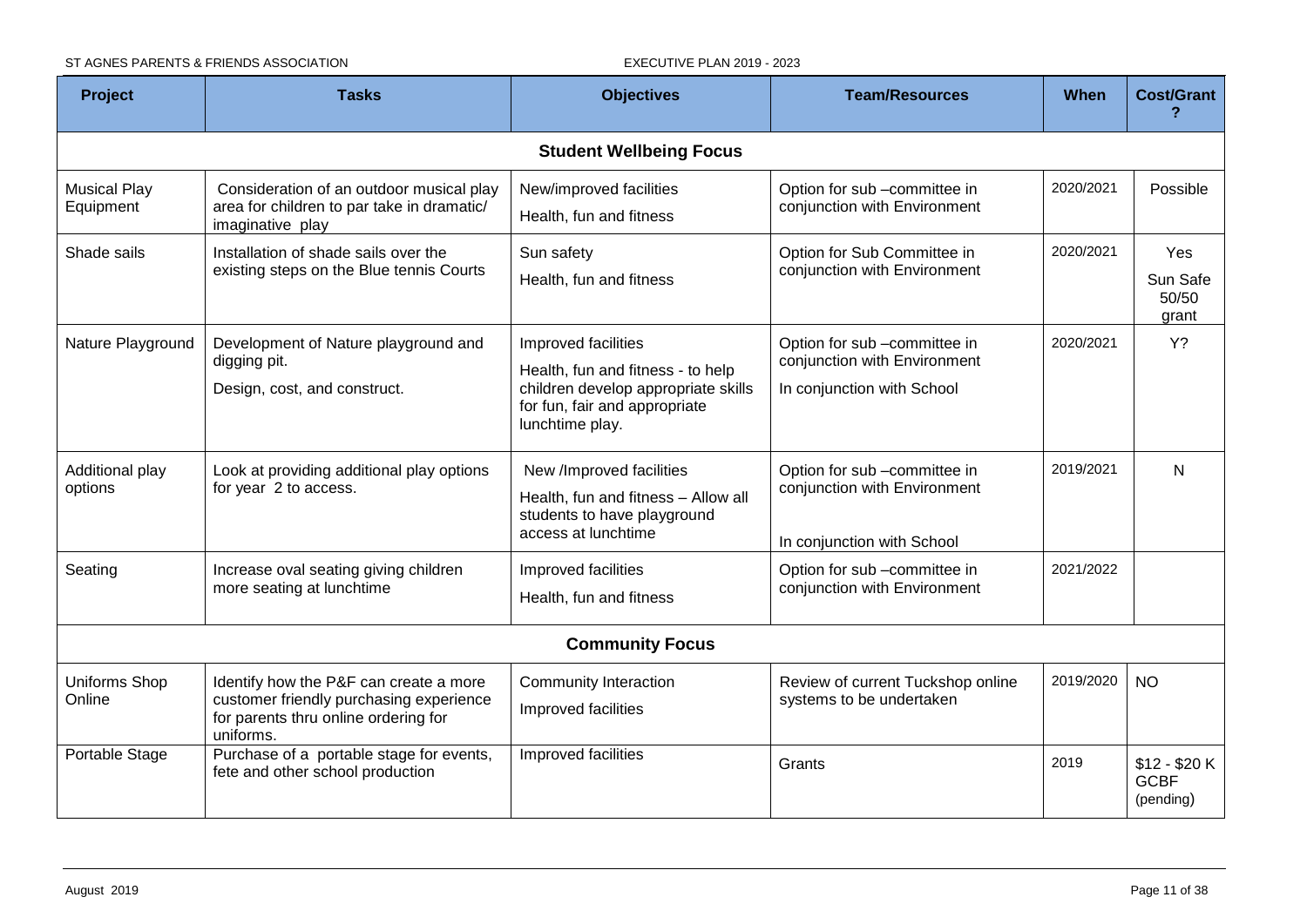#### ST AGNES PARENTS & FRIENDS ASSOCIATION EXECUTIVE PLAN 2019 - 2023

| Project                                    | <b>Tasks</b>                                                                                                                             | <b>Objectives</b>                                                                                       | <b>Team/Resources</b>                                                                     | When                | <b>Cost/Grant</b> |
|--------------------------------------------|------------------------------------------------------------------------------------------------------------------------------------------|---------------------------------------------------------------------------------------------------------|-------------------------------------------------------------------------------------------|---------------------|-------------------|
| Extracurricular                            | Development of programs or clubs for                                                                                                     | Health, fun and fitness - to provide                                                                    | Coordinator - setup/resources                                                             | 2020                | Possible          |
| Student Clubs or<br>Programs               | activities; EG;<br><b>Garden Club</b>                                                                                                    | a range activities for children with<br>a non-sport focus                                               | Parents, grandparents, or community<br>groups may run programs (OPSO)                     |                     |                   |
|                                            | Lego Club                                                                                                                                | <b>Community Interaction</b>                                                                            | P&F to supply resources                                                                   |                     |                   |
|                                            | <b>Maths Club</b><br>School Newspaper                                                                                                    |                                                                                                         | Look at access to Uni's as a service<br>for their pre-service teachers.                   |                     |                   |
|                                            |                                                                                                                                          |                                                                                                         | May consider a leadership program<br>for grade 6 children to run<br>newspaper             |                     |                   |
| Container<br>Recycling                     | Implement a container recycling programs<br>with Enviorbank                                                                              | Environmental Management<br><b>Education Support</b>                                                    | P&F to work with the year 6<br>environment leaders to share<br>management of this program | $2019 -$<br>ongoing | <b>No</b>         |
| P&F meetings,<br>communication<br>strategy | Hold " Open parent forums" (separate to<br>P&F meetings) where parents can have<br>their say on a range of school/ P&F<br>related issues | Parent Support & Engagement -<br>Improve attendance and<br>involvement from parents in P&F<br>meetings. | Parent Rep Coordinator                                                                    | 2020                | <b>No</b>         |
|                                            | Open P&F meeting on Facebook to<br>encourage higher attendance at<br>meetings<br>Improve distribution of information such                | Use Parent Portal and Facebook<br>as a means of communication and<br>parent engagement                  | <b>Communications and Marketing</b><br>Coordinator                                        | Twice per<br>year   |                   |
|                                            | as minutes/ meeting agendas etc.<br>Facebook - provide an opportunity to<br>provide feedback, including links to                         |                                                                                                         | P&F Executive team                                                                        | 2019                |                   |
|                                            | surveys                                                                                                                                  |                                                                                                         |                                                                                           | On Going            |                   |
|                                            |                                                                                                                                          |                                                                                                         |                                                                                           |                     |                   |
|                                            |                                                                                                                                          |                                                                                                         |                                                                                           |                     |                   |
|                                            |                                                                                                                                          |                                                                                                         |                                                                                           |                     |                   |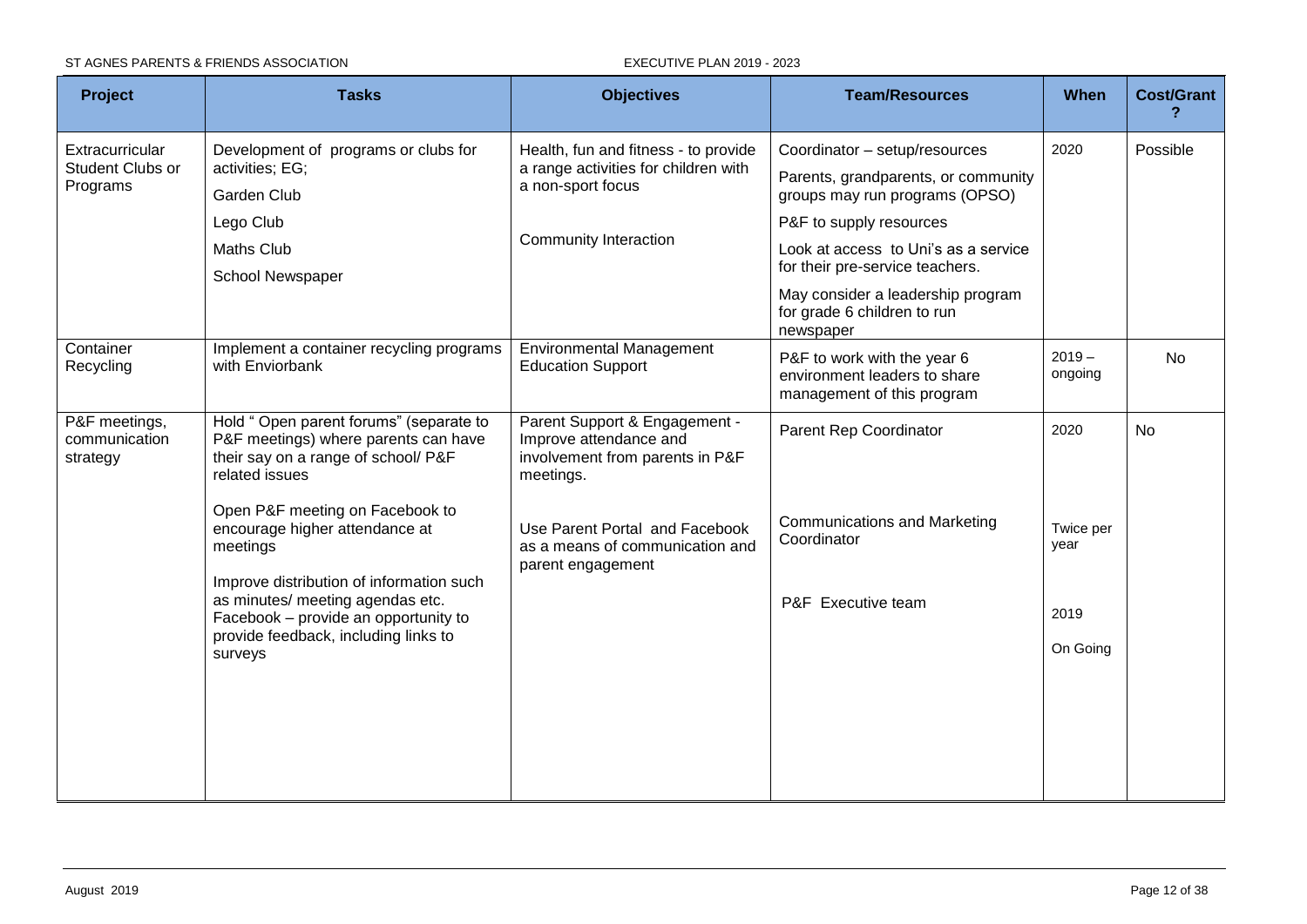ST AGNES PARENTS & FRIENDS ASSOCIATION EXECUTIVE PLAN 2019 - 2023

| <b>Project</b><br><b>Tasks</b>    |                                                                                                                          | <b>Objectives</b>                  | <b>Team/Resources</b>                                              | When       | <b>Cost/Grant</b> |
|-----------------------------------|--------------------------------------------------------------------------------------------------------------------------|------------------------------------|--------------------------------------------------------------------|------------|-------------------|
|                                   |                                                                                                                          | <b>Infrastructure Focus</b>        |                                                                    |            |                   |
| Repair of Red<br>Playground       | Allocate P&F funds to assist in the repair<br>of this equipment used by years 3 to 6                                     | Improved facilities                | Environment & P&F Executive team                                   | 2019/2020  |                   |
| Courtyard area<br>outside Block C | Explore the pedagogical opportunities for<br>this area<br>Design, cost and construct. Possible<br>consideration of theme | Improved facilities and Aesthetics | In conjunction with School                                         | <b>TBA</b> |                   |
| Garden behind<br>Uniform Shop     | Considerations as to the best use of this<br>space - Possible outdoor classroom /<br>Reading Garden                      | Improved facilities and Aesthetics | Environment<br>In conjunction with School                          | <b>TBA</b> |                   |
| Rain water tanks                  | Consideration of rainwater tanks behind<br>the hall, OSHC near tuckshop for water<br>conservation                        | Environmental management           | Environment<br>In conjunction with School / Parish/<br><b>OSHC</b> | <b>TBA</b> | Y                 |
|                                   |                                                                                                                          |                                    |                                                                    |            |                   |
|                                   |                                                                                                                          |                                    |                                                                    |            |                   |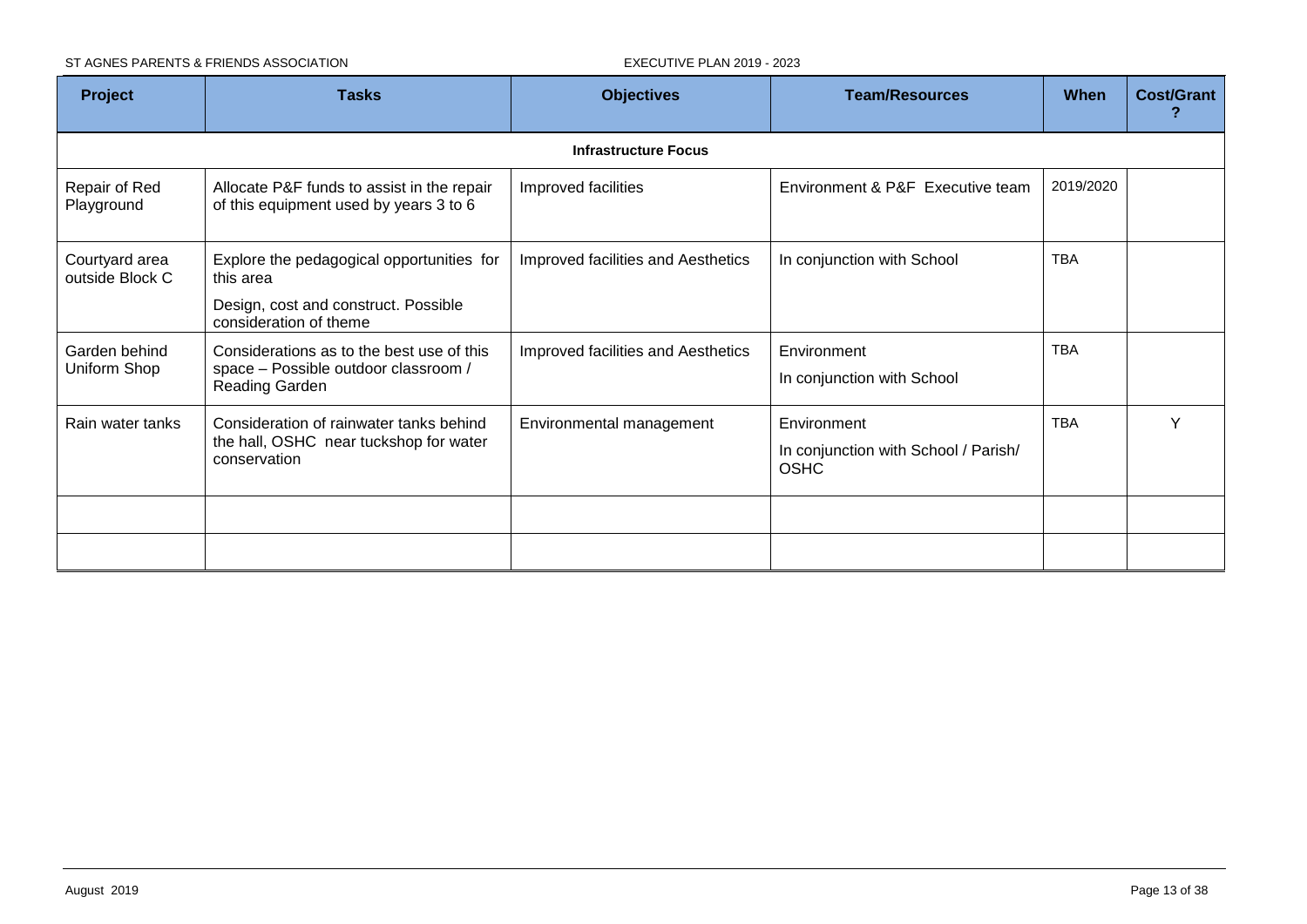# <span id="page-13-0"></span>**6.3. Managed Assets**

Assets owned or managed by any organisation require maintenance and eventually replacement. Failure to understand the expected life of an asset can lead to peaks in costs within the P&F.

The following table shows the assets that have been acquired by, or are the responsibility of, the P&F. For each asset the maintenance cycle and expected life is shown.

| <b>Asset Name</b>                                                | <b>Replacement</b><br><b>Cycle</b>             | <b>Replacement</b><br><b>Due</b>                                           | <b>Asset</b><br><b>Acquired</b>   | <b>Contact for</b><br><b>Estimates</b> | <b>Expected</b><br><b>Life Cycle</b> |  |  |
|------------------------------------------------------------------|------------------------------------------------|----------------------------------------------------------------------------|-----------------------------------|----------------------------------------|--------------------------------------|--|--|
| P&F BBQ                                                          | Replacement<br>every 10 years                  | 2021                                                                       | 2011                              | P&F President                          | 10 years                             |  |  |
| Tuckshop<br>Fridge (with<br>Freezer)                             | Replacement<br>every 10 years                  | 2021                                                                       | 2011                              | Tuckshop<br>Convenor                   | 10 years                             |  |  |
| Tuckshop<br>2 small upright<br>Freezers                          | Replacement<br>every 10 years                  | 2025                                                                       | 2015                              | Tuckshop<br>Convenor                   | 10 years                             |  |  |
| <b>Streets Freezer</b><br>x <sub>2</sub>                         | $N/A -$ Return to<br>Vendor on<br>failure      | N/A                                                                        | N/A                               | Tuckshop<br>Convenor                   | N/A                                  |  |  |
| Golden Circle<br><b>Drinks Fridge</b>                            | On Loan -<br>Return to<br>Vendor on<br>failure | $\overline{\cdot}$                                                         | $\tilde{?}$                       | Tuckshop<br>Convenor                   |                                      |  |  |
| Tuckshop<br>Oven &<br>Rangehood                                  | Replacement<br>every 10 years                  | 2020<br><b>Oven 2029</b>                                                   | 2010<br>Oven 2019                 | Tuckshop<br>Convenor                   | 10 years                             |  |  |
| Tuckshop<br>Pie Warmers (3)                                      | Replacement<br>every 10 years                  | 1. Replacement<br>2009<br>2. Replacement<br>2009<br>3. Replacement<br>2018 | Newest 2008                       | Tuckshop<br>Convenor                   | 10 years                             |  |  |
| Tuckshop<br>Dishwasher                                           | Replacement<br>every 10 years                  | 2018                                                                       | 2008                              | Tuckshop<br>Convenor                   | 10 years                             |  |  |
| Portable Stage                                                   | Replacement<br>every 10 years                  | 2029-pending<br>grant                                                      | 2019                              | P&F executive<br>team & events         | 10 years                             |  |  |
| <b>Uniform Shop Air</b><br><b>Conditioner</b>                    | Is this a school<br>asset?                     | 2027                                                                       | 2017                              | P&F executive<br>tea                   | 10 years                             |  |  |
|                                                                  |                                                | <b>P&amp;F Technology Hardware</b>                                         |                                   |                                        |                                      |  |  |
| P&F IPAD 1                                                       | Review 3 yearly                                | 2022                                                                       | 2019                              | Information<br>Tech &<br>Tuckshop      | As required                          |  |  |
| Tuckshop desktop                                                 | On loan from<br>school                         | 2015                                                                       | Na                                | Information<br>Tech &<br>Tuckshop      | <b>NA</b>                            |  |  |
| Tuckshop HP<br>inkjet printer                                    | Replace are<br>required                        | 2015                                                                       | <b>NA</b>                         | Information<br>Tech &<br>Tuckshop      | As required                          |  |  |
| 2015<br>Tuckshop Dymo<br>Replace as<br>lable printer<br>required |                                                | <b>NA</b>                                                                  | Information<br>Tech &<br>tuckshop | As required                            |                                      |  |  |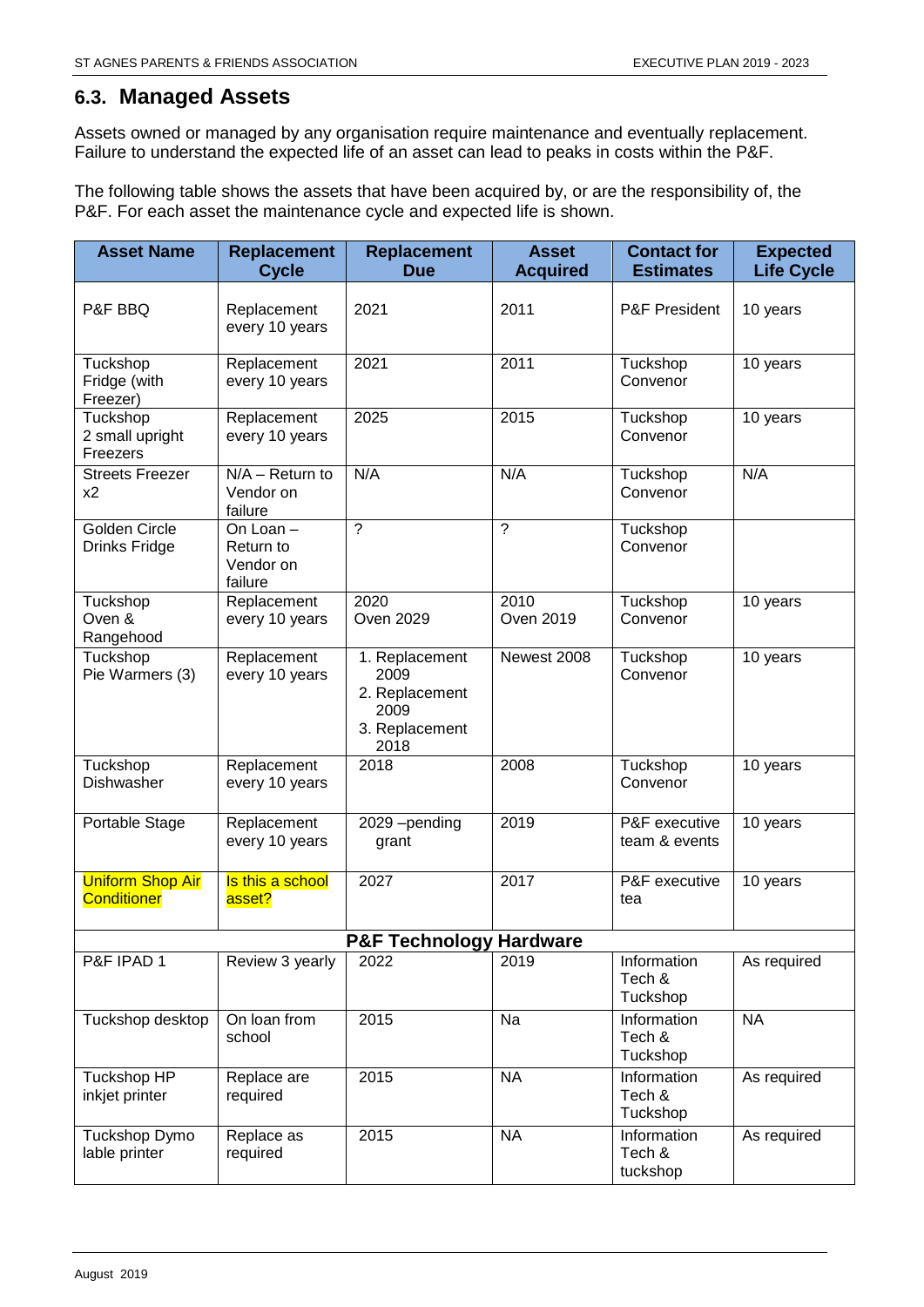From the above, consideration needs be given to building up an asset replacement fund to cover the cost of the assets as they require replacement.

# <span id="page-14-0"></span>**6.4. Recurring Expenses**

The following table outlines the recurring expenses that require the regular dedication of funds within the P&F budget. The amount is current at March 2019.

| <b>Expense</b>                                                         | <b>Month</b> | Amount<br>S                 |
|------------------------------------------------------------------------|--------------|-----------------------------|
| <b>Service Expenditure</b>                                             |              |                             |
| P&F Catering (M/Teas, Welcome Prep BBQ, W Bees,<br>Meetings)           | As needed    | 500                         |
| Assistance to Family in Need                                           | As needed    | 500                         |
| <b>Parent Focus Evenings</b>                                           | 2 per year   | 900                         |
| <b>Catholic Parents Queensland Membership</b>                          | February     | 2500                        |
| P&F Administrative Expenses (Incl. photocopying &<br>accounts package) | As needed    | 1700                        |
| <b>School Donations</b>                                                |              |                             |
| School Camp Yr 4 & 5                                                   | March        | 2680                        |
| School Camp Yr 6                                                       | March        | 2000                        |
| Rite of Passage - Yr 6                                                 | November     | 650 or price<br>per student |
| <b>School Maintenance</b>                                              |              |                             |
| <b>Oval Annual Maintenance</b>                                         | March        | 1,200                       |
| Asset replacement fund                                                 | As needed    | 1500                        |
|                                                                        |              |                             |

The recurring costs listed above represent the best estimates of those costs; current at March 2019, however amounts may change as costs rise, or unknown issues arise. An updated list will be tabled at the first P&F of every year for approval. The P&F will keep a discretionary budget each year for unseen items that arise and require outlay.

# <span id="page-14-1"></span>**7. Evaluation**

The Executive Plan will be evaluated at the beginning of each Strategic Planning Process period (recommended in August), and P&F Executive retain the right to amend or revise the Plan and the overall strategic planning process as required.

# <span id="page-14-2"></span>**8. Attachments**

- Strategic Planning Process Guide
- Role Statements

# <span id="page-14-3"></span>**9. Record of Issues**

| <b>Issue No Issue Date</b> | <b>Nature of Amendment</b> |
|----------------------------|----------------------------|
| July 2019                  | Initial Draft              |
| August 2019                | Draft 2                    |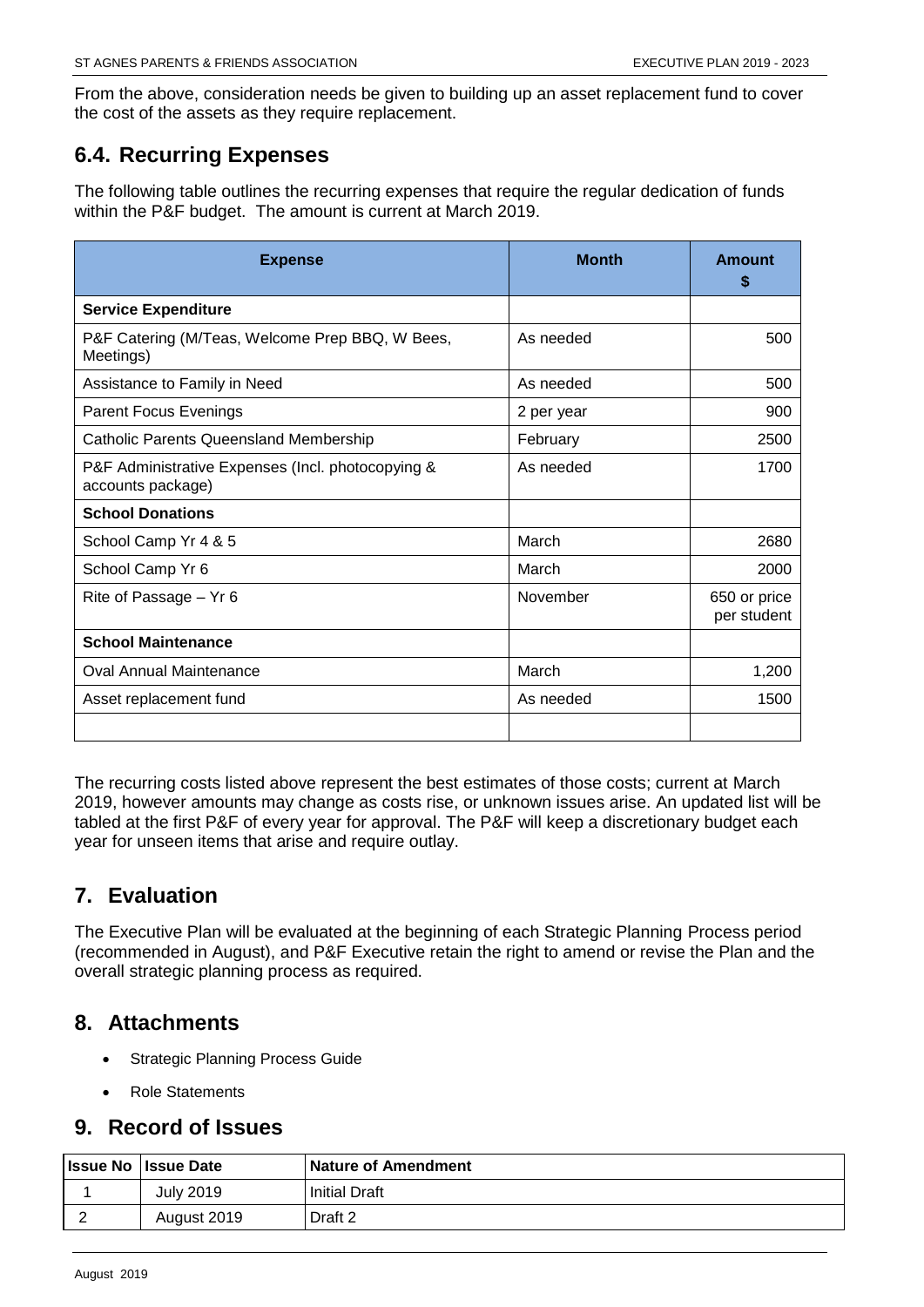# **Attachment A:**

# **ST AGNES PARENTS AND FRIENDS ASSOCIATION (P&F)**

Strategic Planning Process Guide

At the start of each school year, the P&F begins its planning process which incorporates both the Operational Plan for the current year, and the 5-year Executive Plan.

The Operational Plan consists of the short-term projects that will be undertaken within the forthcoming school year. The Executive Plan is a 5 year plan which contains goals, objectives and projects that the P&F will undertake in a 5-year period. The Executive Plan is taken into consideration when developing the annual Operational Plan.

The following guide assists the P&F in executing its responsibilities in relation to strategic and operational planning.

Documents Required:

- The current Executive Plan
- The current Operational Plan

# **February**

- Call a meeting for any P&F members interested in participating in the current year operational planning process.
- Set timeframes and dates for coming planning process (as per this quide).
	- o Agree key fundraising activities for the year (which stalls, events etc will be held and the estimated timing of these).
	- o Set fundraising target for the year
	- o Review Annual Expense commitments with new committee
	- o Review potential grants and key dates
- Re-issue Parent Participation form (originally issued in November of previous year (see November). Responses due in mid-February
- Brief Class Representatives to begin campaigning within classroom groups for assistance with projects. Parent Class Reps to compile email and contact lists of Parent Class Reps during this month.

# **March**

- Hold a meeting of P&F members and consider all input from parents and friends, the School Principal and staff, Outside School Hours Care Coordinator and the Parish on short and long term projects.
- Bring forward any on-going projects from previous Operational Plan and/or Executive Plan.
- Estimate the financial commitments of each project, if possible.
- Consider which projects may be subject to Grant funds.
- Identify all known recurring expenses.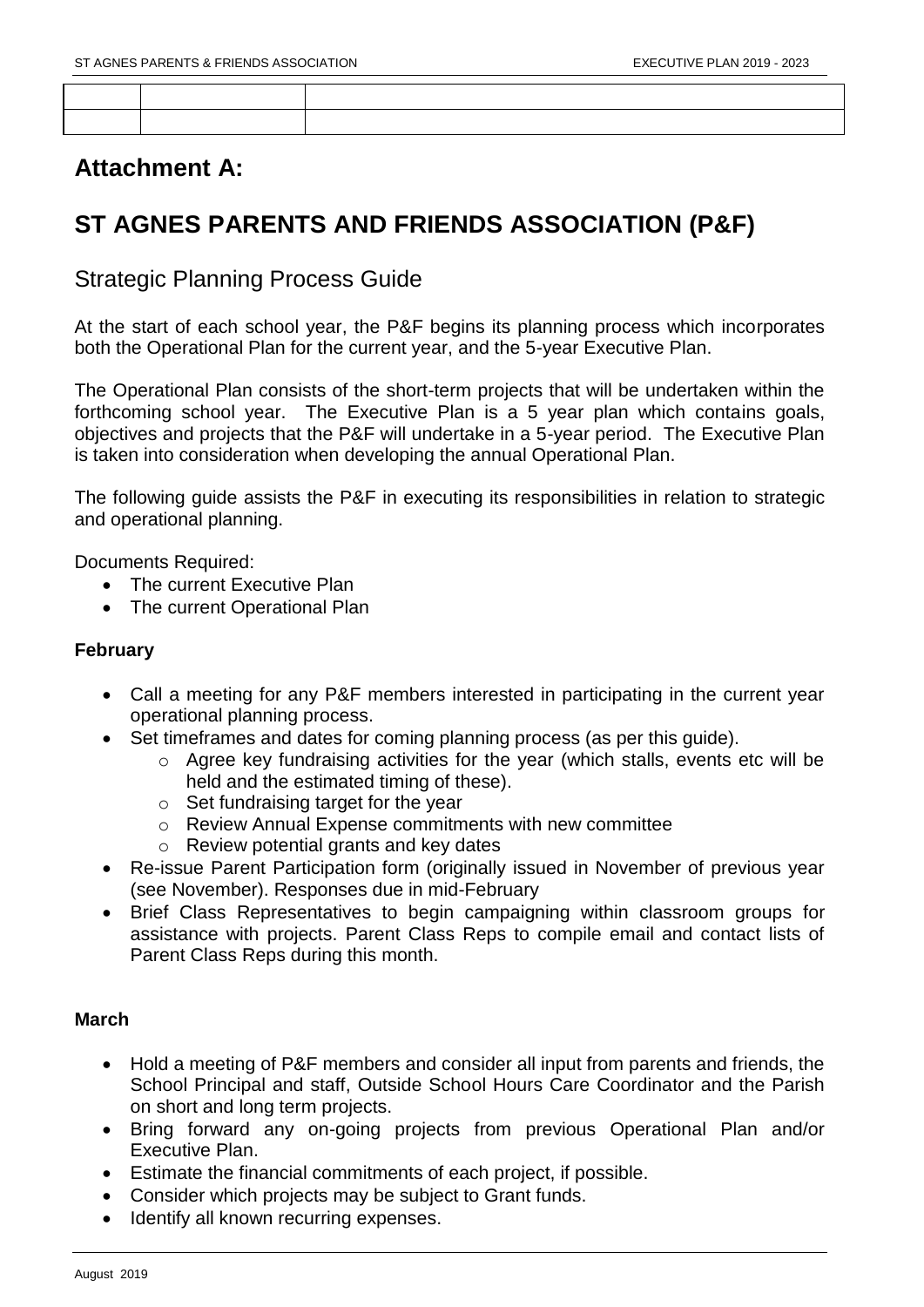- Formulate a plan based on the projects with the highest priority and the most support from parents & friends and Principal.
- Treasurer to develop the Operational Plan, including forecast Profit and Loss and Cash Balances and circulate to committee members for input.

## **April**

• Ratify the Operational Plan at the April P&F Meeting.

## **August**

- P&F to review the current Executive Plan and identify if any arears need to be amended/renewed such as the short and medium to long-term projects; P&F initiatives; recurrent funding; etc.
- Prepare an "amendment to the Executive Plan" if required, for discussion at the September P&F meeting.
- Circulate proposed change/amendment to the Executive Plan to parents and friends.
- If the Executive Plan is expiring in the current year, call a meeting for input from parents and friends as to the projects to be undertaken in the next 5-year period.
	- o Meet and consider all input from parents and friends, the School Principal, Outside School Hours Care Coordinator and the Parish.
	- o Consider any on-going projects from previous Operational Plan and/or Executive Plan.
	- o Draft a new Executive Plan
	- o Meet again with parents and friends to consider the draft Executive Plan and consider all input.
- Review role statements in conjunction with the proposed projects for the next 5-year planning period and make proposed amendments as necessary.
- Circulate the draft Executive Plan and proposed changes to roles and role statements to the parents & friends.

# **September**

- Ratify the new Executive Plan (if applicable) including changes to roles / role statements at the September meeting.
- Review role statements and consider whether any changes need to be made.

## **October**

 Advertise AGM and circulate nomination forms for P&F Executive and Role Statement Coordinators,

## **November**

- Hold P&F Annual General Meeting.
- Call for nominations of roles based on role statements (by nomination forms and/or from the floor at the meeting).
- Issue Parent Participation Form after AGM, identifying coordinators and requesting assistance based on roles.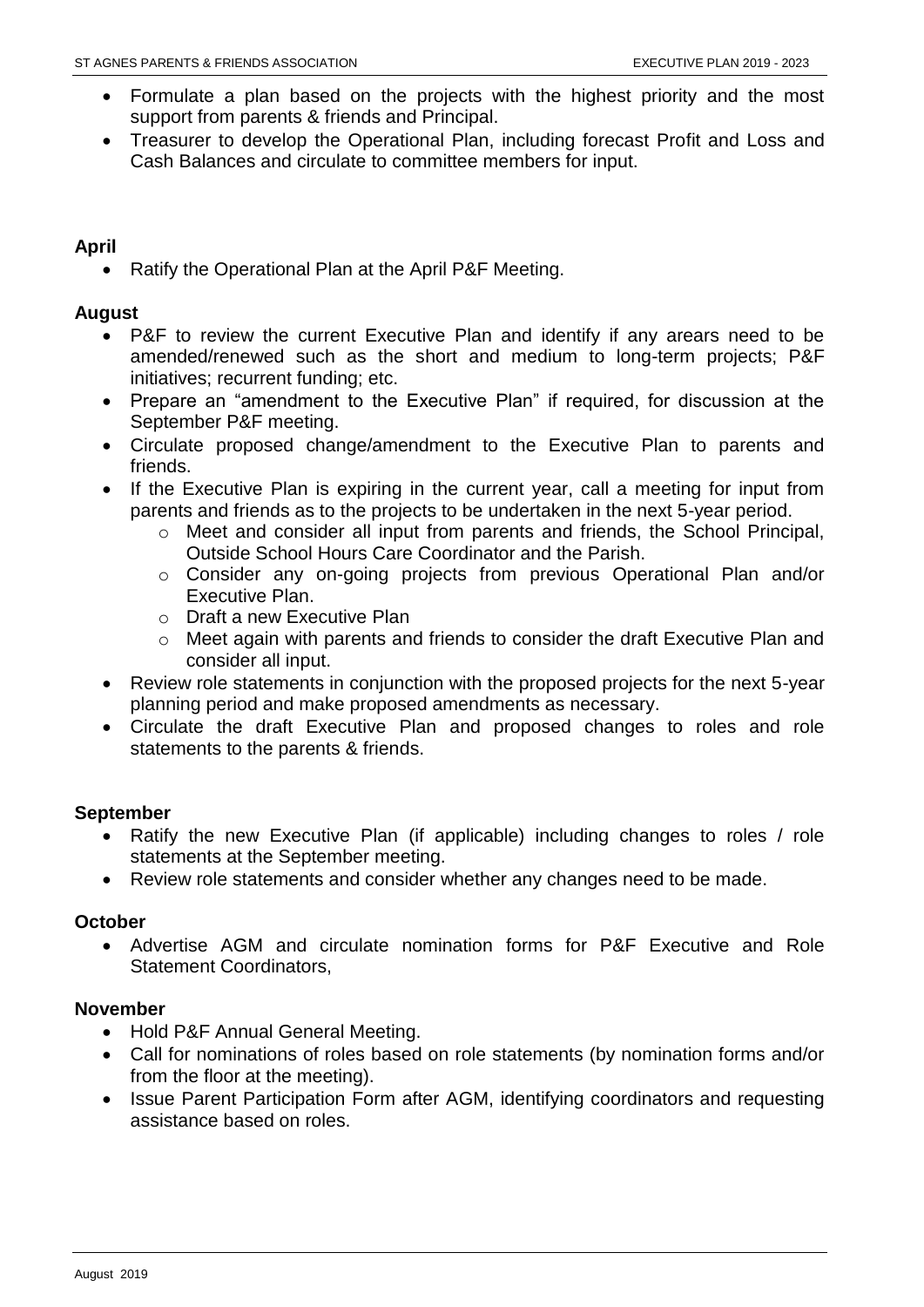# **Attachment B:**

### **Role Statements**

#### Executive

- o President
- o Vice President
- o **Secretary**
- o Treasurer

## **Service**

- o Tuckshop Convenor
- o Uniform Shop Convenor
- o Student Banking Coordinator
- o Book Club Coordinator

## Education Partnerships

- o Parent Information Session Coordinator
- o Sport Support Coordinator
- o Information Technology Coordinator

## **Community**

- o Parent Class Representative Coordinator
- o Events Coordinator
- o Fete Coordinator
- o Communications / Marketing Coordinator
- o Fundraising BBQ Coordinator
- o Fundraising Stalls and Raffles Coordinator
- o Mini-Mudder Coordinator

## Infrastructure

- o Environment Coordinator
- o **Grant Applications Coordinator**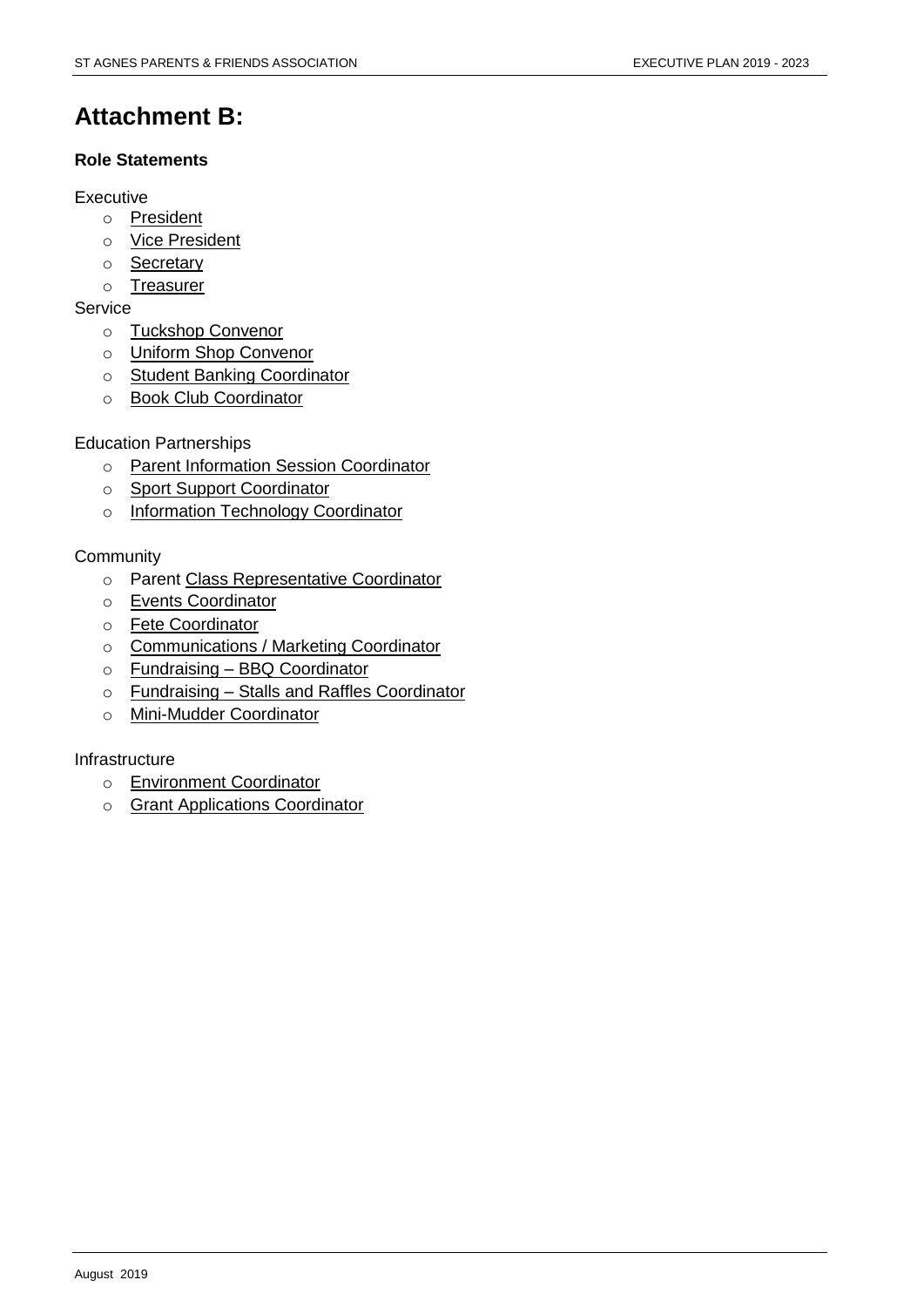**Role Title: President**

#### PRIMARY ROLE PURPOSE:

Ensure the objectives of the association are met through the effective leadership of its executive and ordinary members.

- Establish a good working relationship with the principal of the school and achieve the goals of the school.
- Prepare agenda, arrange regular meetings in accordance with the constitution of the association and chair the meetings.
- Build a communication network within the school community as well as the wider community.
- Maintain good management and governance of P&F sponsored activities (services, fundraising and budget expenditure).
- Provide an escalation point for issues from the P&F members and executive.
- Plan with the principal and others for the future welfare of the school.
- Prepare an Annual Report.
- Initiate an annual review the P&F executive plan and roles.
- Initiate and Coordinate the Strategic Planning Process and develop/update the Strategic Plan (3-yearly basis)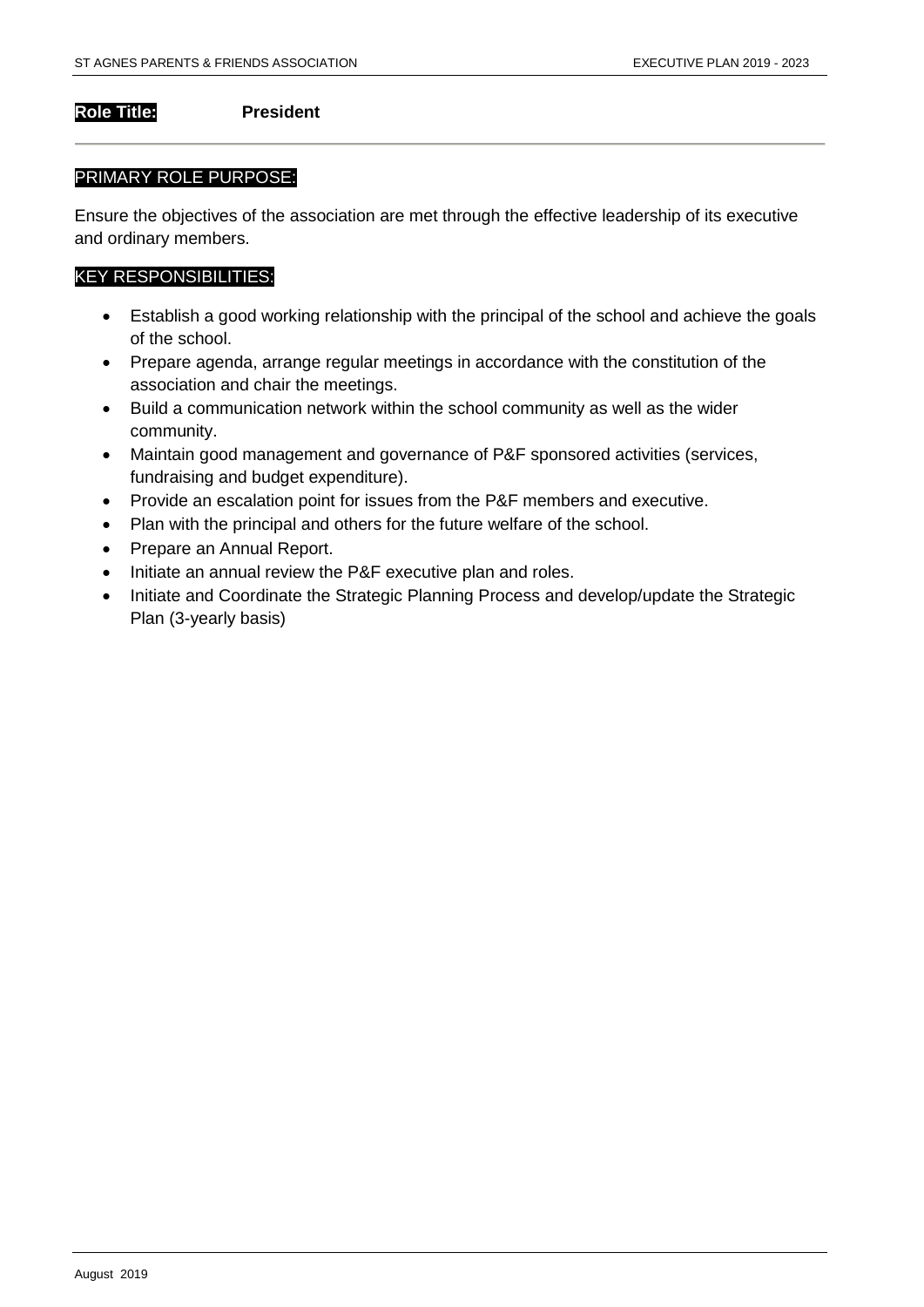#### **Role Title: Vice President**

#### PRIMARY ROLE PURPOSE

Assist and support the president in leading the association.

- Chair meetings in the absence of the president.
- Represent the executive committees as required.
- Issue a parent participation form annually to invite parents to indicate which activities they would like to be involved in.
- Collate volunteers into groups/committees and distribute lists to group leader.
- Attend meetings of the Grant Committee and liaise with the Grant Coordinator.
- Participate in the annual P&F planning process and Strategic Planning Process (3-yearly basis)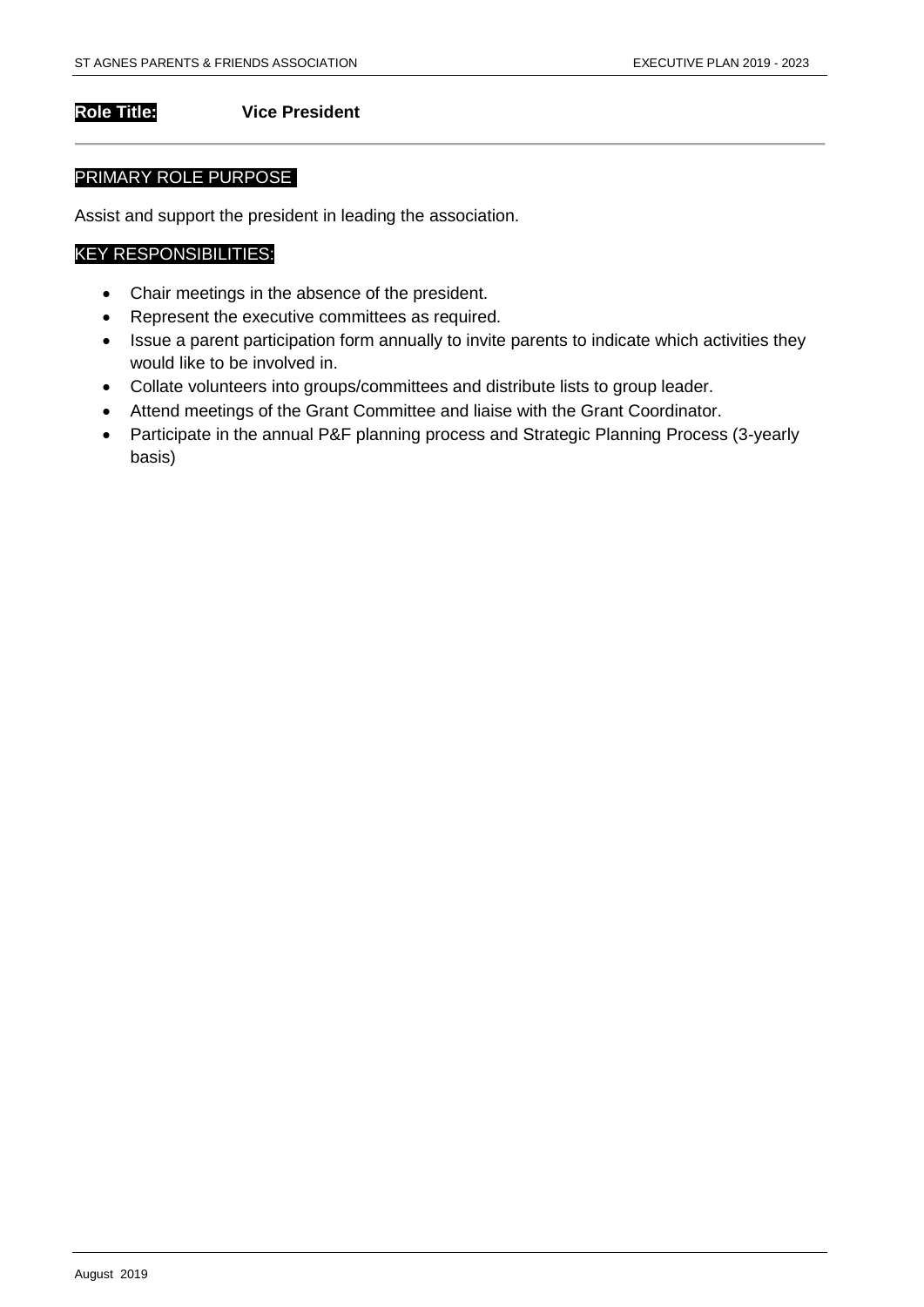#### **Role Title: Secretary**

#### PRIMARY ROLE PURPOSE:

Ensure the efficient running of the association through close liaison with the president and school office staff.

- Prepare for meetings by notifying members and listing pertinent correspondence.
- Circulate the attendance book and take notes on all important discussions at meetings, particularly motions (names of movers and seconders) and amendments.
- Draft and circulate the minutes of meetings the week after the P&F meeting in the Newsletter and on the Parent Portal.
- Clear mail and keep the president informed on all issues.
- Attend to all correspondence, list inward and outward correspondence in a record book and file copies.
- Participate in the annual P&F planning process and Strategic Planning Process (3-yearly basis)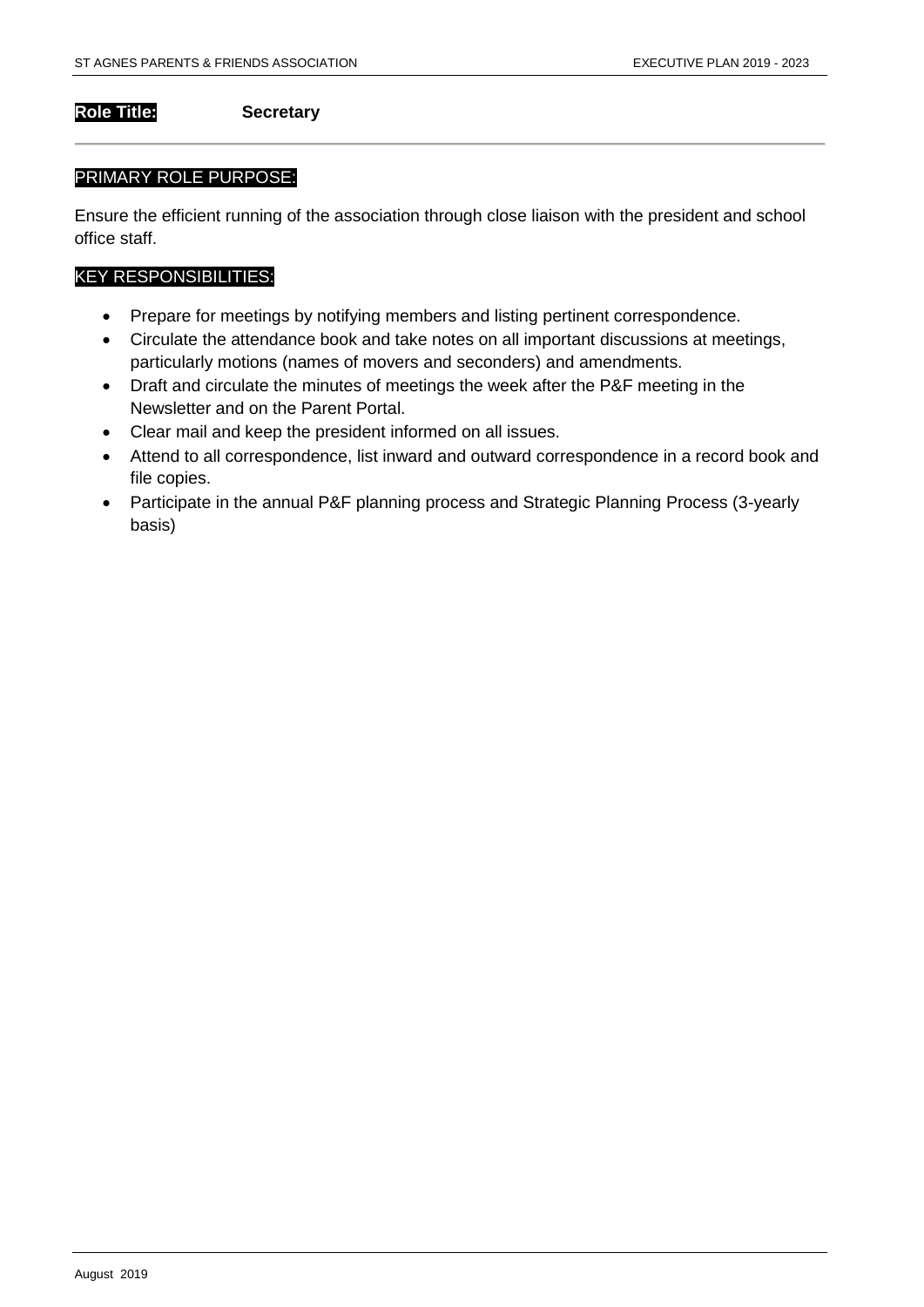#### **Role Title: Treasurer**

#### PRIMARY ROLE PURPOSE:

Manage the finances of the association.

- Keep a record of the income and expenditure of the association (P&F account, fundraising accounts, and uniform shop).
- Safeguard the association's accounts, bank all monies promptly and ensure all accounts are paid.
- Coordinate banking and the reconciliation of the accounts.
- Use the financial records to advise members and generate a monthly report for presentation at general meetings.
- Prepare the annual financial statements and audit file and present the accounting records for an annual financial audit.
- Monitor asset management and advise when items are approaching renewal or maintenance for action by the appropriate members.
- Participate in the annual P&F planning process and Strategic Planning Process (3-yearly basis).
- Support the Tuckshop and Uniform Shop Coordinators with their financial management.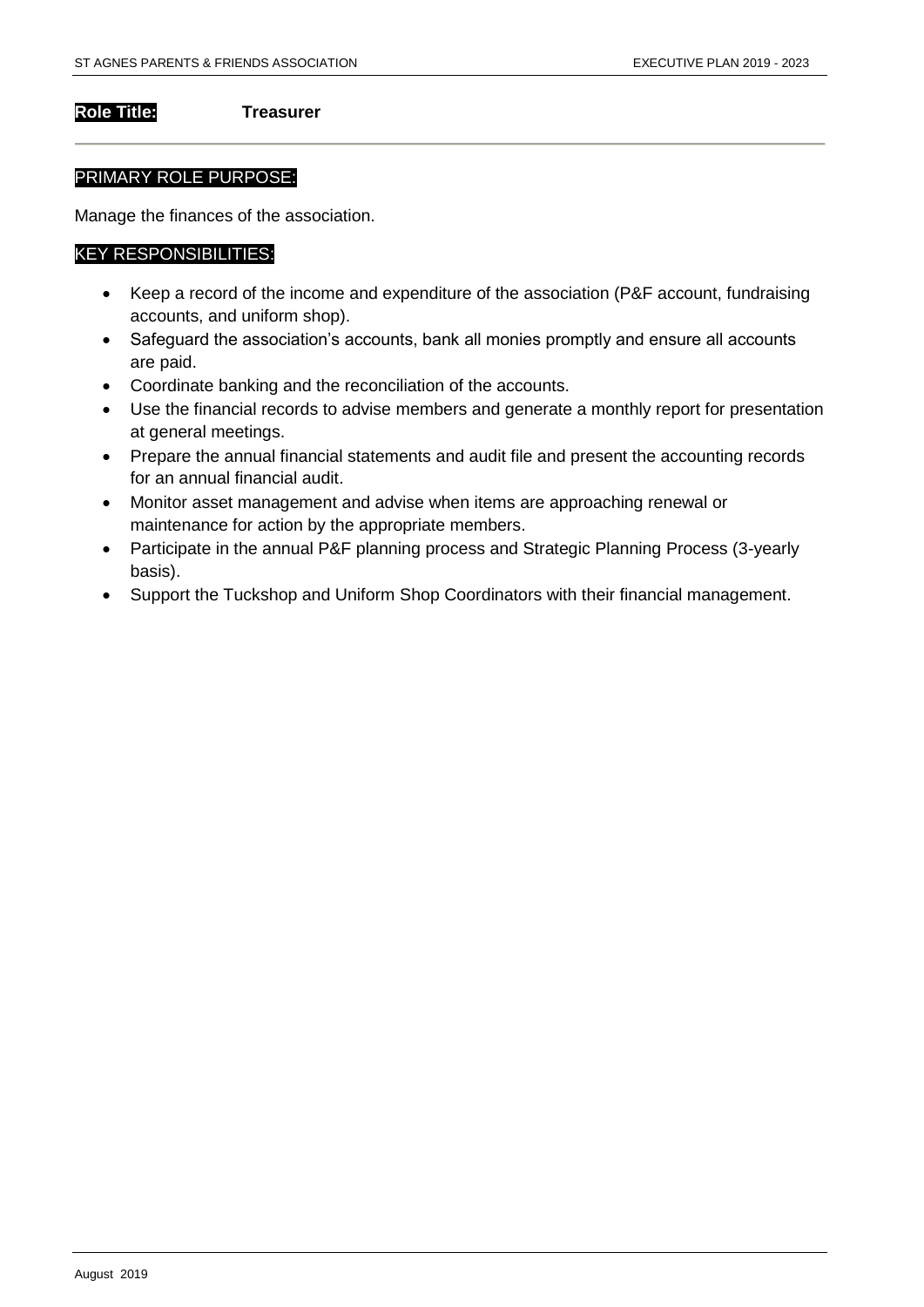### **Role Title: Tuckshop Convenor**

#### PRIMARY ROLE PURPOSE:

Coordinate the running of the tuckshop throughout the school year to provide a range of healthy, nutritious meals for students (focus is not for profit).

- Advertise for volunteers for the tuckshop and baking and devise a roster.
- Compile orders, purchase goods and regulate stock control.
- Balance the daily cash takings.
- Publish menu and review regularly for variety, suitability and special requests.
- Assist with event catering through access to suppliers.
- **Ensure the cleanliness of the tuckshop.**
- Encourage attendance at the Volunteers Thank You lunch at the end of the year by the school.
- Prepare a monthly report for presentation at the P&F general meetings.
- Attend, or have a representative attend, P&F meetings to present progress reports.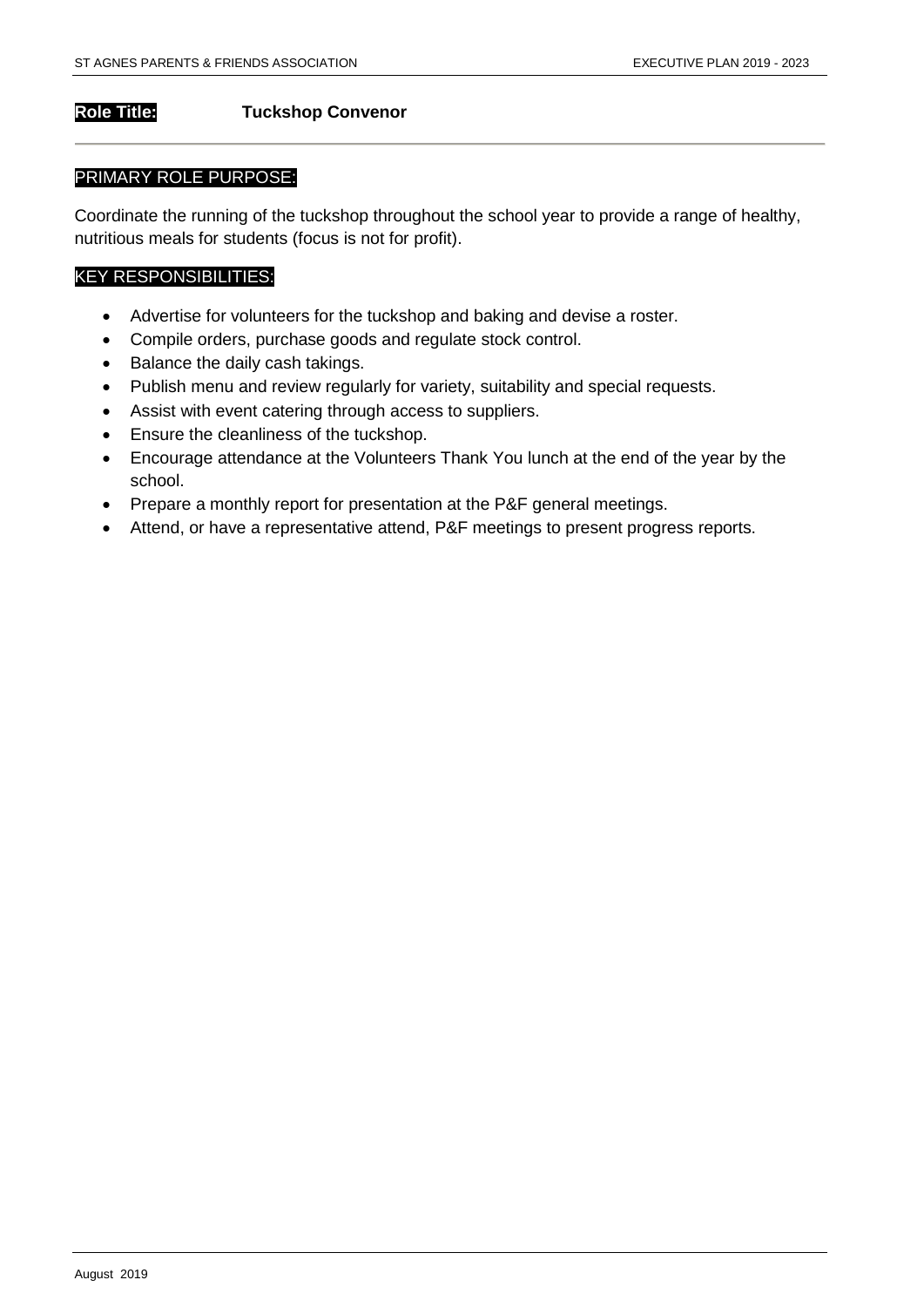#### **Role Title: Uniform Shop Convenor**

#### PRIMARY ROLE PURPOSE:

Operate the school uniform shop.

- Liaise with manufacturers/agents, compile orders and regulate stock control.
- Open the uniform shop one morning per week and one Saturday per term, and before the start of the school year (January holidays).
- Develop a roster for volunteers.
- Balance the week's takings.
- Check and approve all stock orders as they arrive and ensure timely delivery of invoices to Treasurer for payment.
- Head up uniform sub- committee
- Undertake yearly stock take
- Ensure the cleanliness of the uniform shop (not included in school cleaning).
- Ensure supplies of receipt books and EFTPOS rolls.
- Advise new parents of uniform requirements.
- Advise Prep parents of uniform requirements at the Prep orientation and open uniform shop for parents to order uniforms.
- Attend, or have a representative attend, P&F meetings to present progress reports.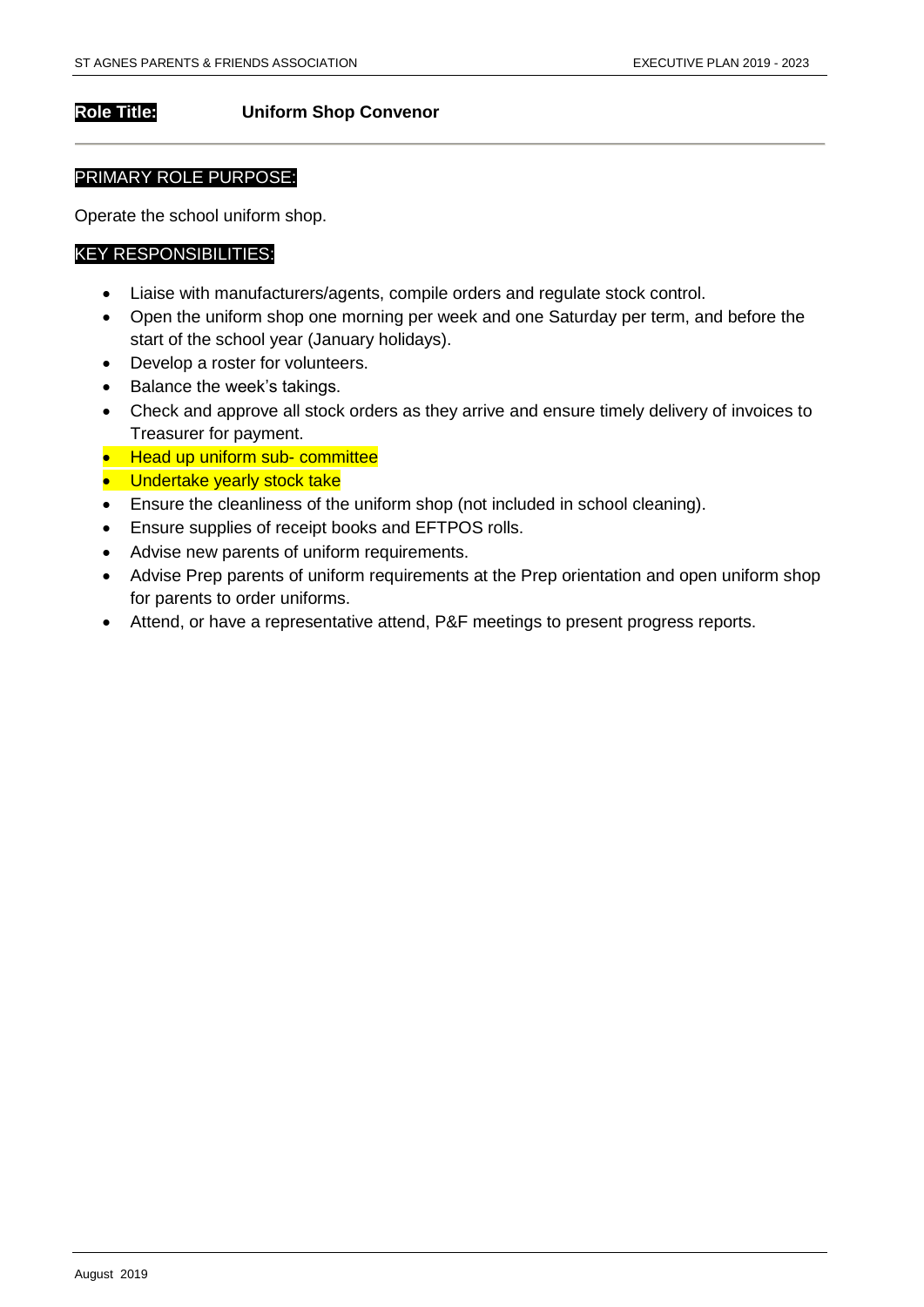#### **Role Title: Student Banking Coordinator**

#### PRIMARY ROLE PURPOSE:

Provide a banking service for the students.

- Collate student banking each week.
	- o Receive banking through the school office.
	- o Stamp, date and initial deposit books.
	- o Check money against deposit slip.
	- o Return deposit books to the class pigeon holes.
- Bank student monies using Commonwealth Bank Student Banking computer program.
	- o Enter deposits, transmit and print deposit totals.
	- o Bank money at the Commonwealth Bank.
- Attend, or have a representative attend, P&F meetings to present progress reports.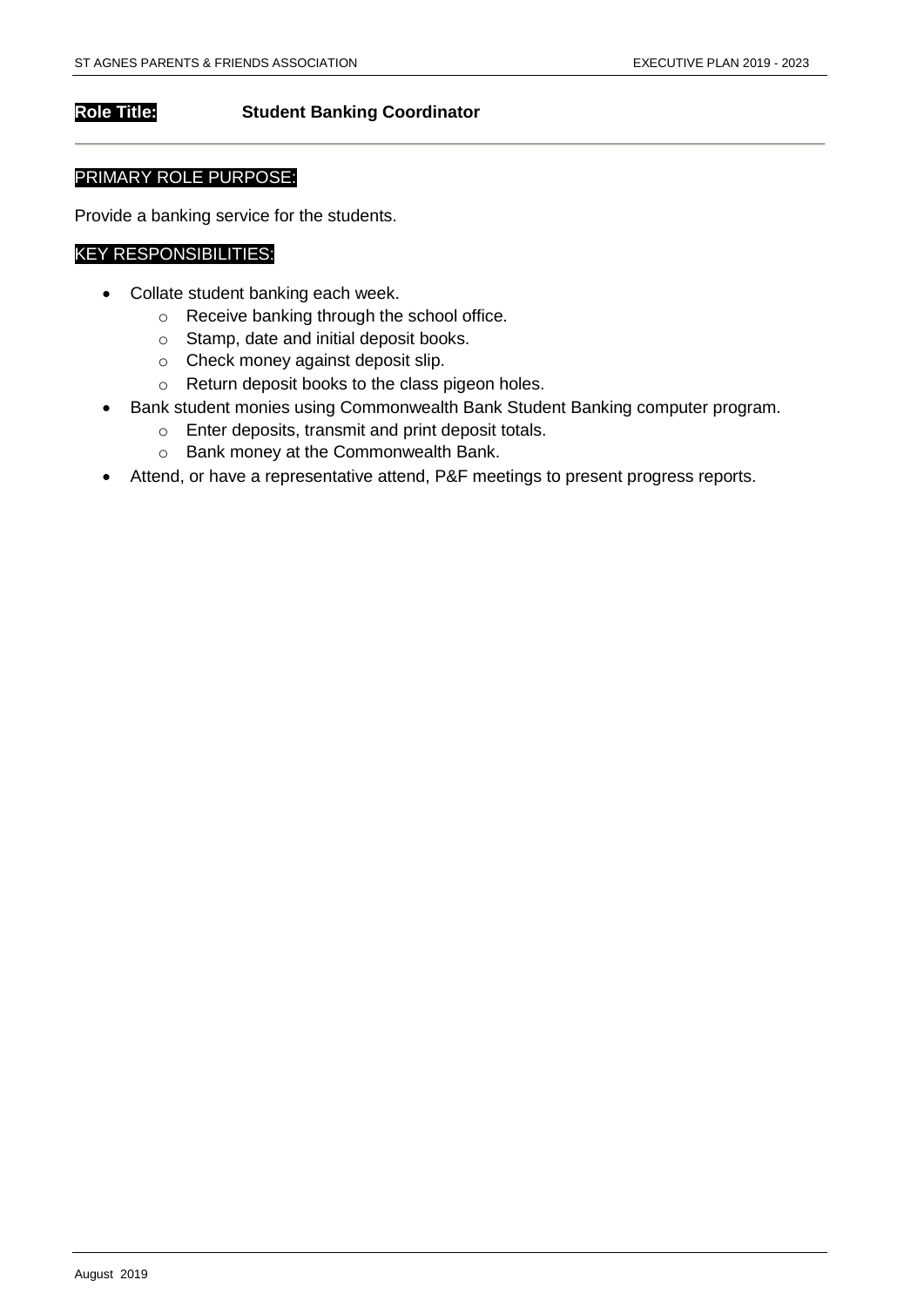## **Role Title: : Book Club Coordinator**

## PRIMARY ROLE PURPOSE:

Provide a book club service for the students.

- Distribute Scholastic book flyers to all students.
- Collate book club orders and send to Scholastic Australia for processing.
- Distribute filled orders to students.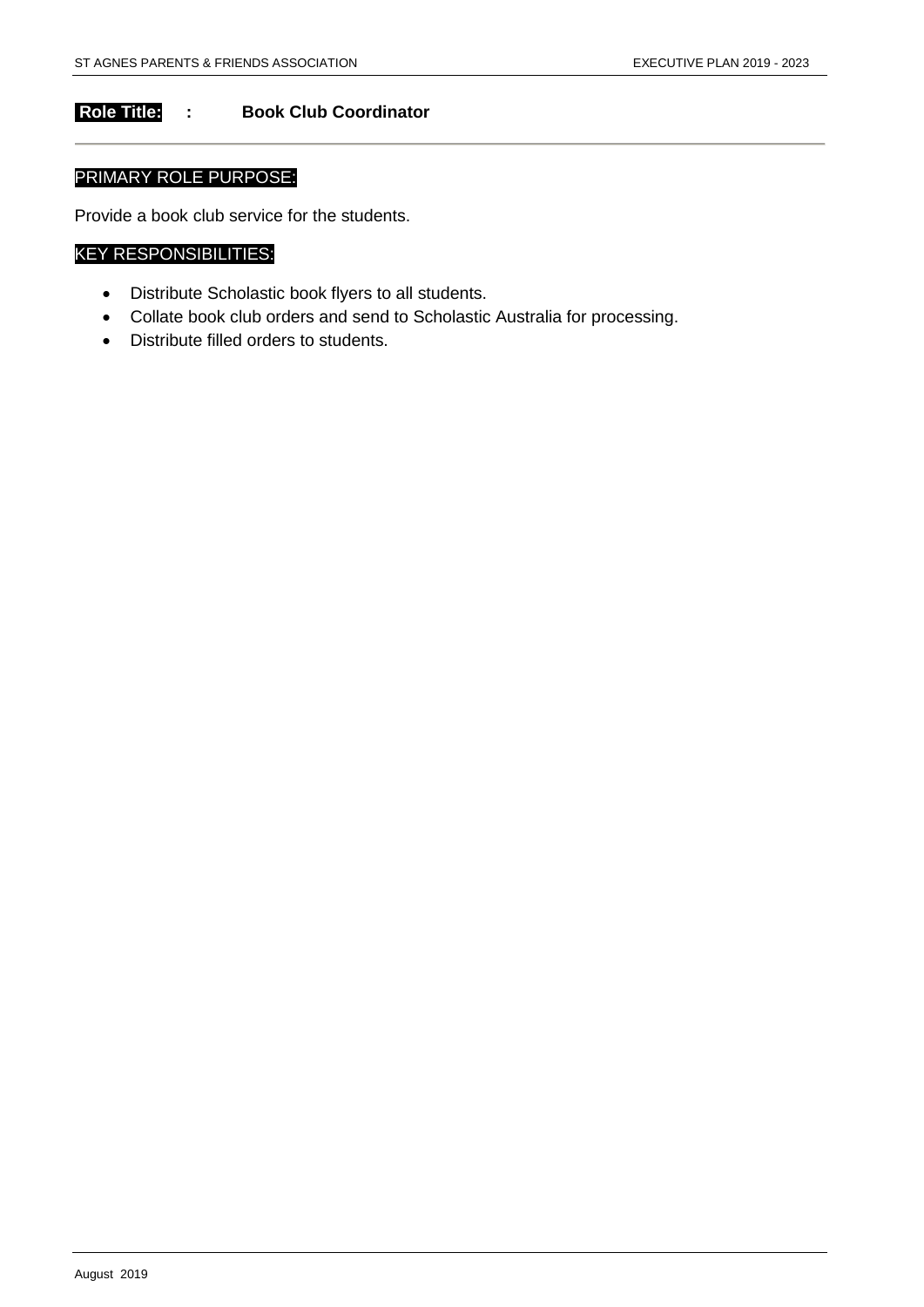### **Role Title: Parent Information Session Coordinator**

#### PRIMARY ROLE PURPOSE:

Organise information evenings for parents.

- Invite guest speakers to speak to our parents across a broad number of subjects of interest such as cyber safety, literacy and numeracy skills, resilience, self-esteem, curriculum issues, flying start transition of grade 6 to high school, etc.
- Organise two information sessions per year.
- Prepare budget to include cost of speaker where necessary, small amount of catering, cost of resources for parents and library (build up a set of resources which parents can access).
- Attend, or have a representative attend, P&F meetings to present progress reports.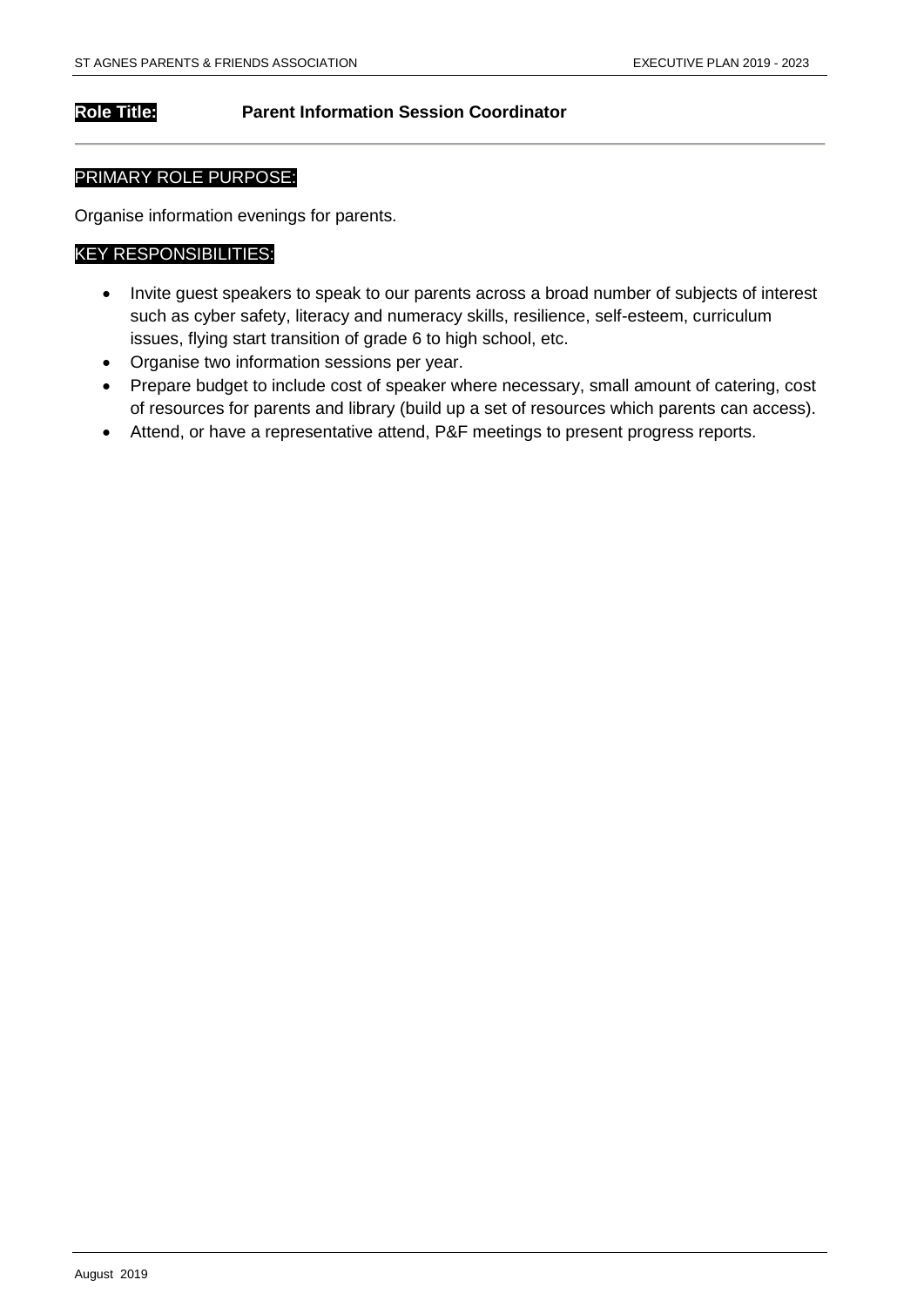#### **Role Title: Sport Support Coordinator**

#### PRIMARY ROLE PURPOSE

Assist with school sporting events and activities.

- Liaise with Principal and Physical Education teacher in the preparation/training/trials of events such as **Swimming Carnival, Athletics Carnival, Cross-Country and District/Zone sports**.
- Coordinate with the parent rep coordinator to seek volunteers for the events.
- Attend, or have a representative attend, P&F meetings to present progress reports.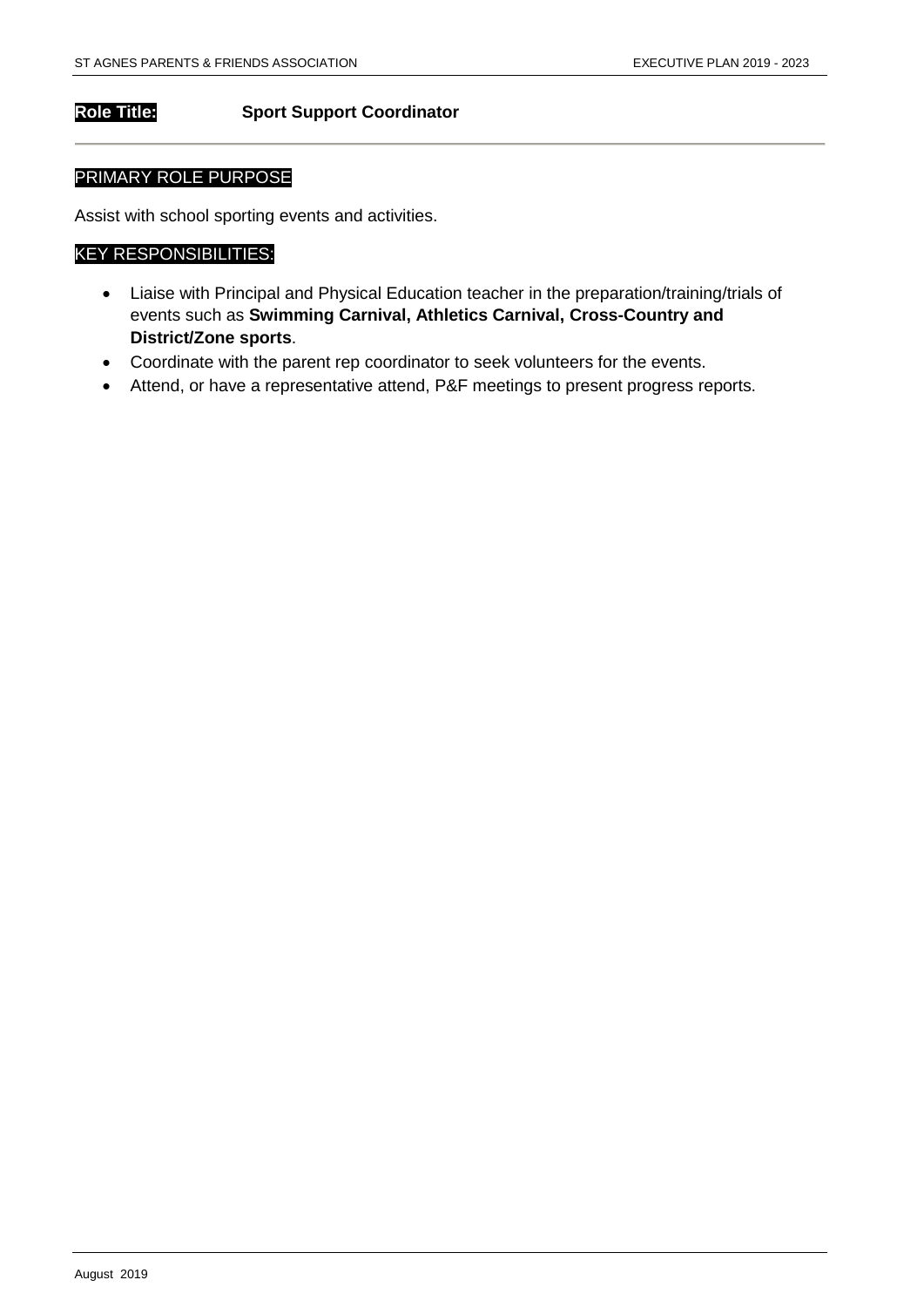### **Role Title: Information Technology Coordinator**

#### PRIMARY ROLE PURPOSE:

Provide input and assistance to the school in planning their technology needs.

- Liaise with the school principal and P&F executive to discuss Technology Planning at the school and how if appropriate the P&F can support the school in this regard.
- Attend, or have a representative attend, P&F meetings to report on activities.
- Support and assist with all P&F online ordering systems
- Assist and support with IT areas of events, school fete etc.
	- o Websites
	- o POS
- Assist with P& F hardware requirements and purchases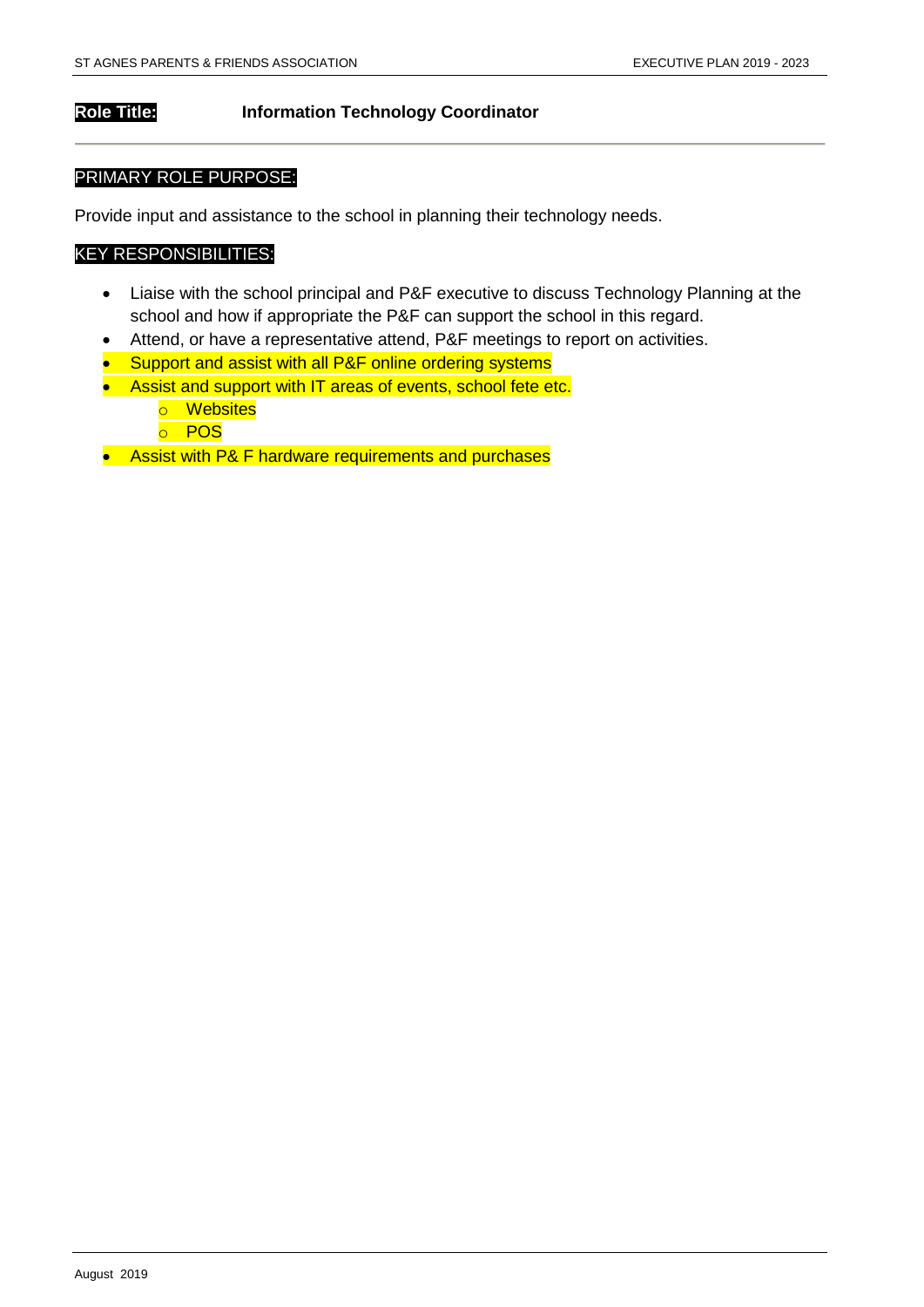### **Role Title: Communications / Marketing Coordinator**

#### PRIMARY ROLE PURPOSE:

To ensure we are effective in how we communicate information to the school community and raise awareness and support of the P&F activities in the community.

- Liaise with the school principal and P&F executive prior to publishing information and/or updates on the website/ Facebook.
- Coordinate and maintain the P&F information on the Parent Portal
- Moderate the Facebook page to communicate information and raise awareness and support of the P&F activities in the community.
- Publish term and yearly calendar of events at the start of each term.
- Publish minutes for meetings via the school newsletter, on the school portal and Facebook.
- Publish ad hoc P&F activities, notes and flyers on the school portal/ Facebook.
- Participate in the annual P&F planning process.
- Assist the committee with marketing ideas or templates
- Attend, or have a representative attend, P&F meetings to present progress reports.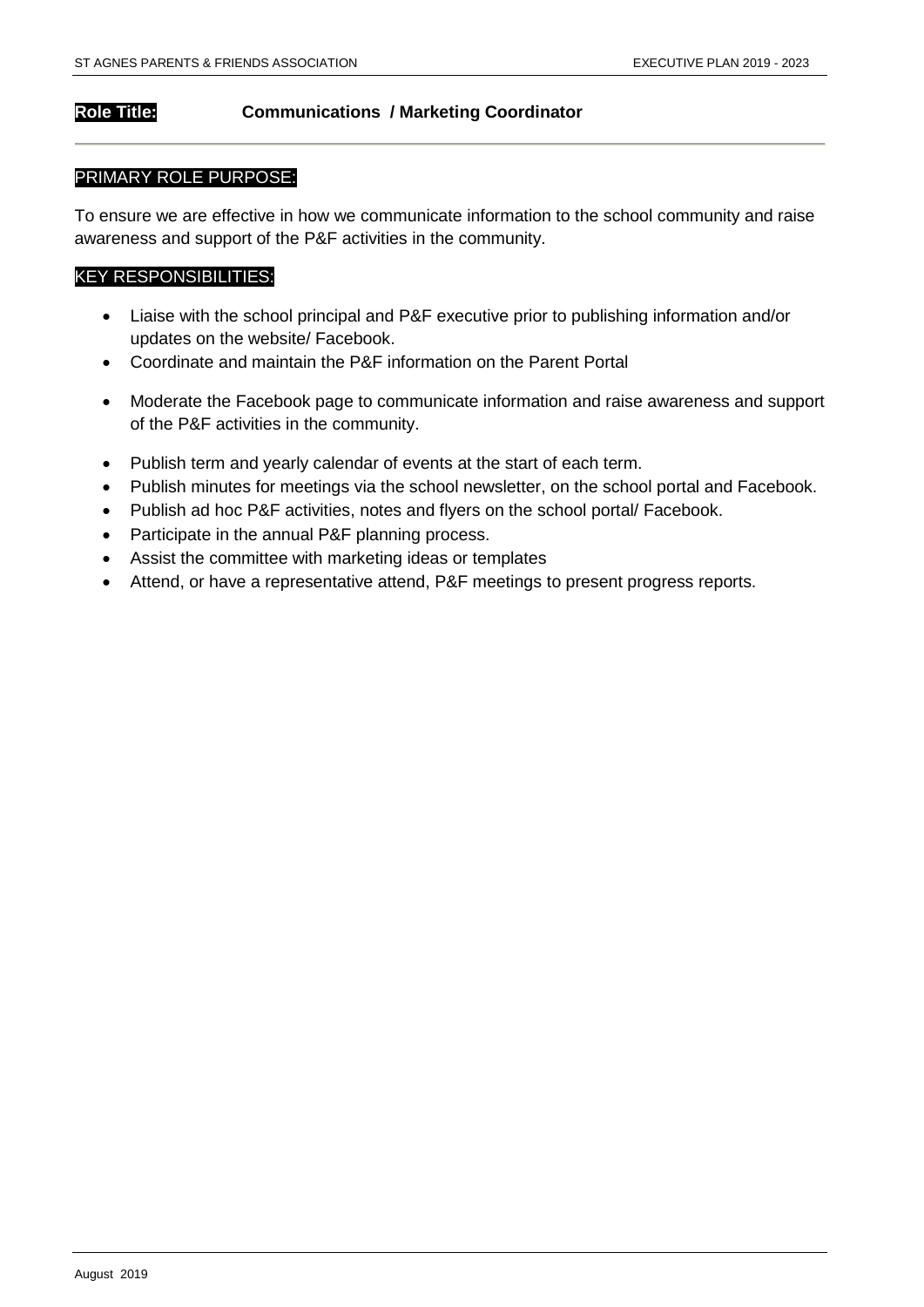## **Role Title: Fundraising – BBQ Coordinator**

#### PRIMARY ROLE PURPOSE:

Plan and coordinate the P&F BBQs throughout the year. The purpose is to generate funds to provide resources in accordance with the P&F goals. Help foster a sense of community with these key activities during the year.

*P&F events have a fundraising focus to achieve stated P&F goals. In addition to this, there are many not-for-profit social activities organised at the class or year level.*

- In consultation with interested parents, agree the key BBQ's required during the year, proposed dates and other baking additions. The annual ones are to include the Athletics Carnival and fundraising at Bunnings. ( book and confirm date)
- Liaise with the school principal and office staff at the beginning of the school year to confirm dates and minimise clashes between P&F events and school events.
- Regularly promote fundraising outcomes and goals achieved to the school community via the newsletter and school website.
- Organise and run the BBQs including catering suppliers and volunteers. **o** Support & Assist Camp Xmas BBQ
- Finalise the results of the BBQ's and let the President, Secretary and Treasurer know the over outcome, banking and any residual items not sold.
- Organise assistance and helpers as required through: the school newsletter, Parent Class Rep email list, word of mouth, past organisers, Parent participation Forms (Class Representative Coordinators can assist with this).
- After the event, liaise with the Event Organisers to improve the way the activity was run or to include other ideas in subsequent years.
- Participate in the annual P&F planning process
- Attend, or have a representative attend, P&F meetings to present progress reports.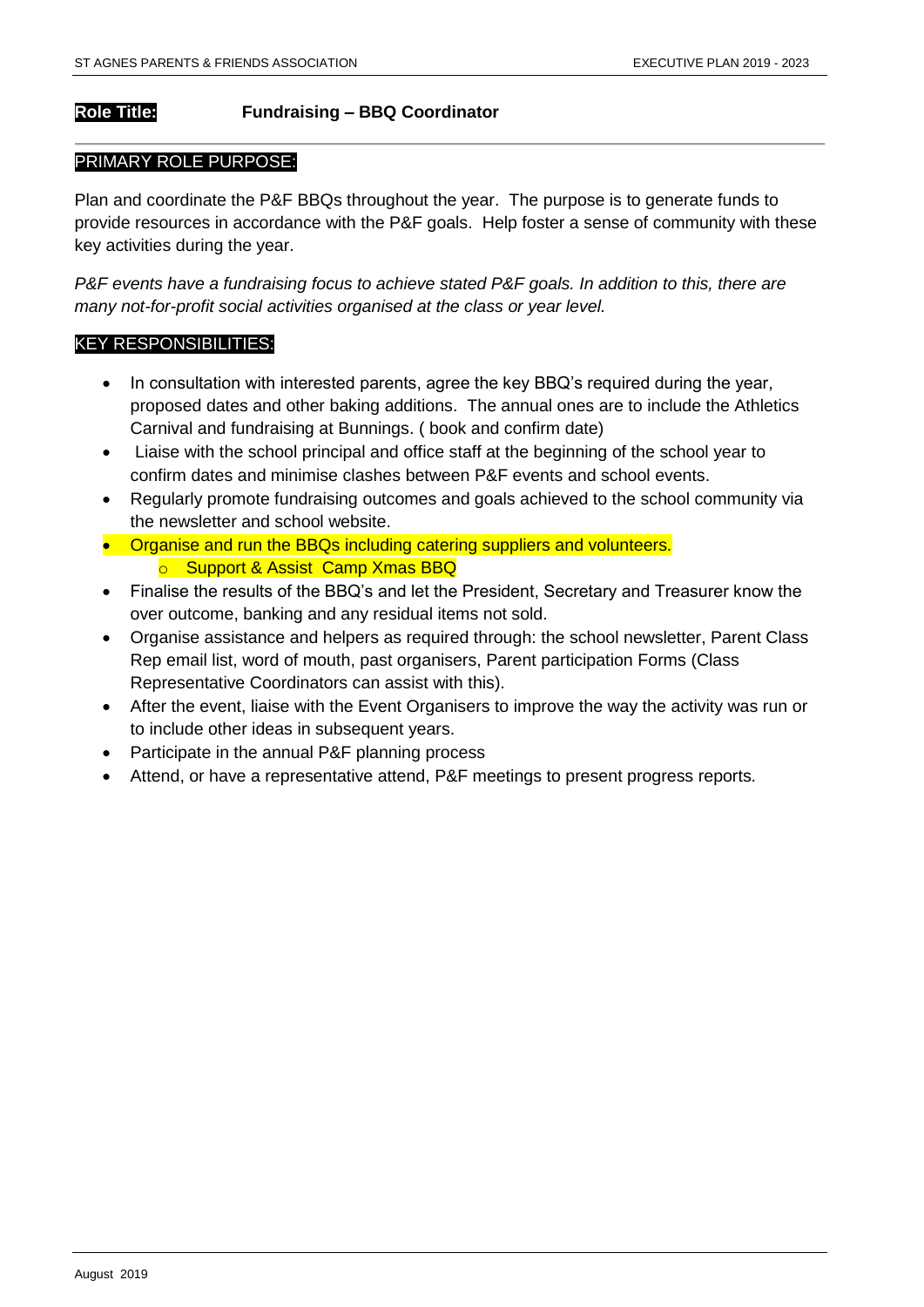### **Role Title: Fundraising – Stalls and Raffle Coordinator**

#### PRIMARY ROLE PURPOSE:

The purpose is to generate funds to provide resources in accordance with the P&F goals. Help foster a sense of community with these key activities during the year.

*P&F events have a fundraising focus to achieve stated P&F goals. In addition to this, there are many not-for-profit social activities organised at the class or year level.*

- Plan and coordinate the Mother and Father's Day Stall as well as a raffle at Easter and other fundraising initiatives as required to support the P& F
	- o Chocolate drives, ect
- In consultation with interested parents, agree the dates for holding the activities and how you would like to do them.
- Liaise with the school principal and office staff at the beginning of the school year and each term to minimise clashes between P&F events and school events.
- Regularly promote fundraising outcomes and goals achieved to the school community via the newsletter and school website.
- Organise and run the raffle and or stall.
- Finalise the results of the stall and let the President, Secretary and Treasurer know the over outcome, banking and any residual items not sold.
- Organise assistance and helpers as required through: the school newsletter, Parent Class Rep email list, word of mouth, past organisers, Parent participation Forms (Class Representative Coordinators can assist with this).
- After the event, liaise with the Event Organisers to improve the way the activity was run or to include other ideas in subsequent years.
- Participate in the annual P&F planning process
- Attend, or have a representative attend, P&F meetings to present progress reports.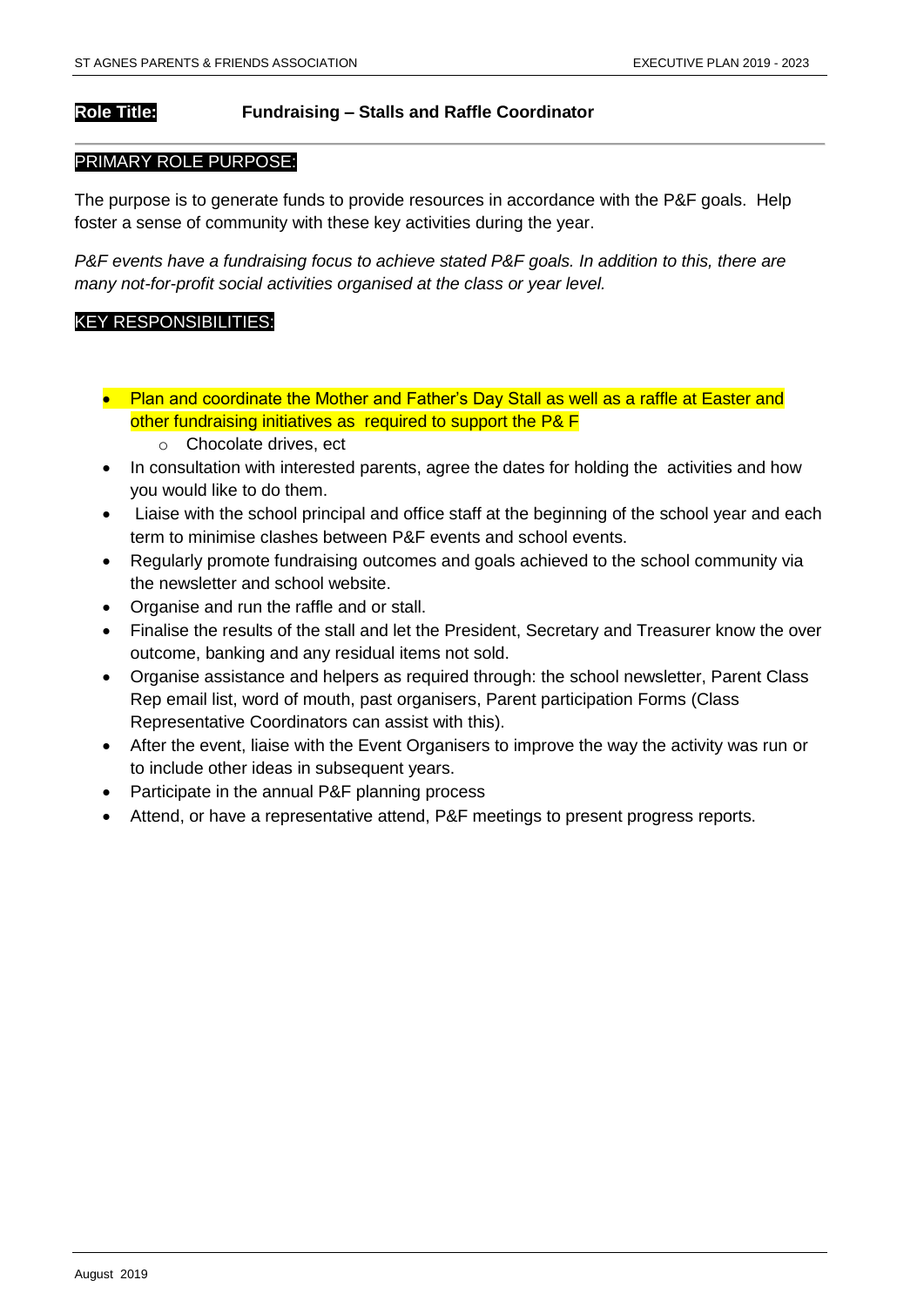### **Role Title: Class Representative Coordinator**

#### PRIMARY ROLE PURPOSE:

Coordinate and provide support to the Parent Representatives for each class and/or grade within the St Agnes School.

- Encourage fuller participation by parents in the educational experience of their children and partnerships between parents and teachers.
- Request nominations for Class Representatives at the start of the school year.
- Seek to fill at least one Class Representatives position
	- **for each class from Prep to Grade 3**
	- $\blacksquare$  for each year level from Grade 4 6
- Coordinate a meeting of Class Representatives at the start of the school year.
- Coordinate an email list of Parent Reps for P&F to utilise to communicate to Parents.
- Communicate regularly with Class Representatives on P&F initiatives.
- Develop a strong communication network within the school.
- Attend, or have a representative attend, P&F meetings to present progress reports.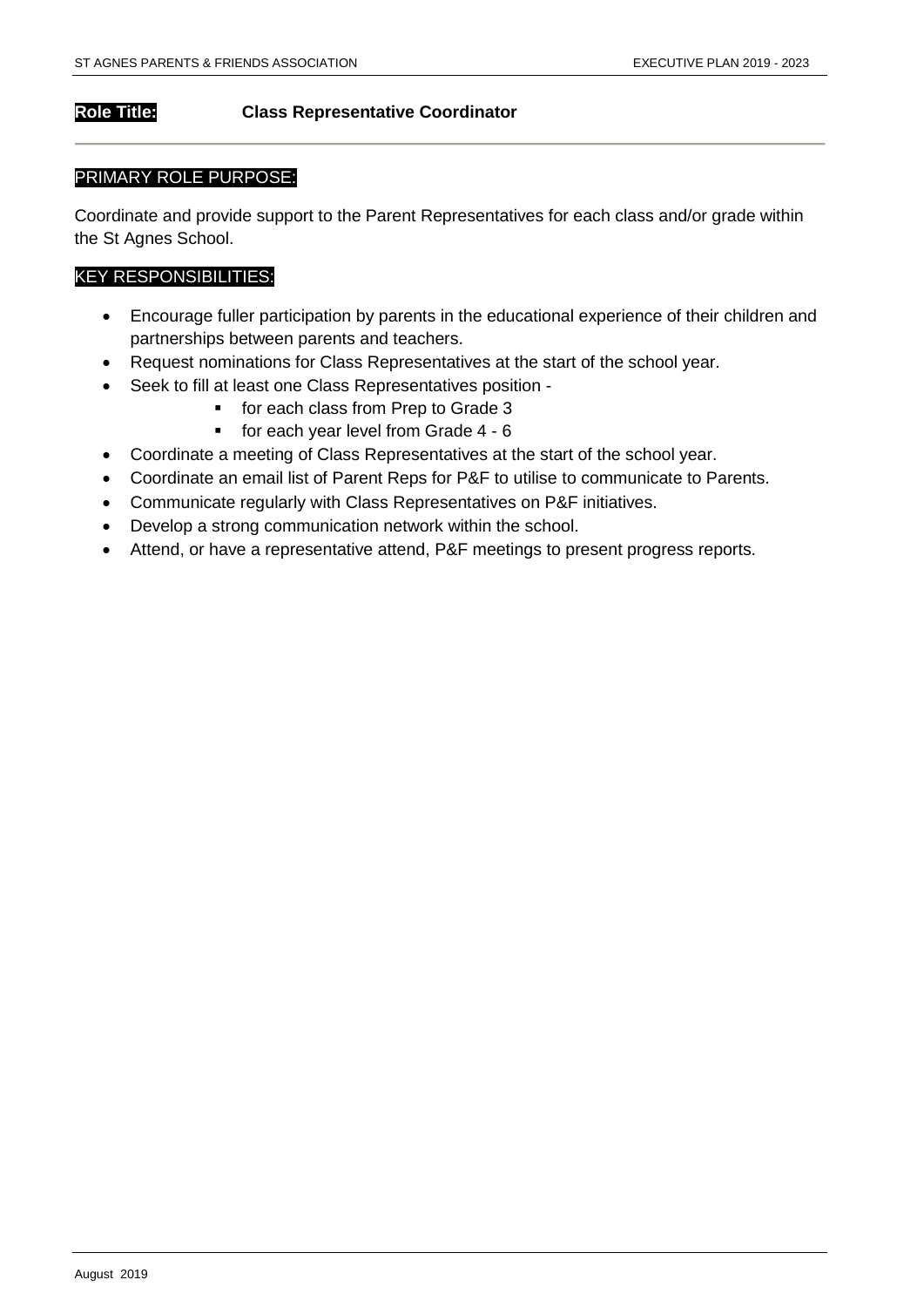#### **Role Title: Events Coordinator**

#### PRIMARY ROLE PURPOSE:

Plan and coordinate the P&F events calendar of events with a aim to generate funds to provide resources in accordance with the P&F goals and help build a strong and positive community spirit. The roles will co-ordinate ideally one main event for the community (e.g. Bush Dance) and one for the parents (e.g. Trivia Night, Movie Night, and /or High Tea).

*P&F events have a fundraising focus to achieve stated P&F goals. In addition to this, there are many not-for-profit social activities organised at the class or year level.*

- In consultation with interested parents organise a calendar of events for the school year prior to the start of the school year, ensuring activities have broad appeal.
- Liaise with the school principal and office staff at the beginning of the school year and each term to minimise clashes between P&F events and school events.
- Identify a core team of parents to help organise each event (Event Organisers) or assist with events (e.g. word of mouth, newsletter, Parent Participation Form, Parent Class Reps email list).
- Agree and approval from P&F for fundraising element to each event and align the fundraising activity towards a P&F goal
	- o Pricing, dates, times & location and any outside sponsorships required
- Co-ordinate the necessary team of volunteers for each event
- Co-ordinate with the Grants Officer any opportunity for funding of expenses
- Co-ordinate with the Communication/Marketing officer to gain support for the event and assist with key messaging. Include regular updates on fundraising outcomes and goals achieved to the school community via the newsletter and school portal.
- After the event, liaise with the Event Organisers to improve the way the activity was run or to include other ideas in subsequent years.
- Produce an email list of all Event Organisers and provide regular email updates to keep people informed and motivated.
- Provide guidance to Event Organisers on processes including: organising floats and other P&F banking requirements, obtaining keys, newsletter/flyer promotions; use of signage; and Parish requirements for Hall and Parish Room bookings etc.
- Evaluate incoming fundraising literature from the P&F Secretary.
- Participate in the annual P&F planning process
- Attend, or have a representative attend, P&F meetings to present progress reports.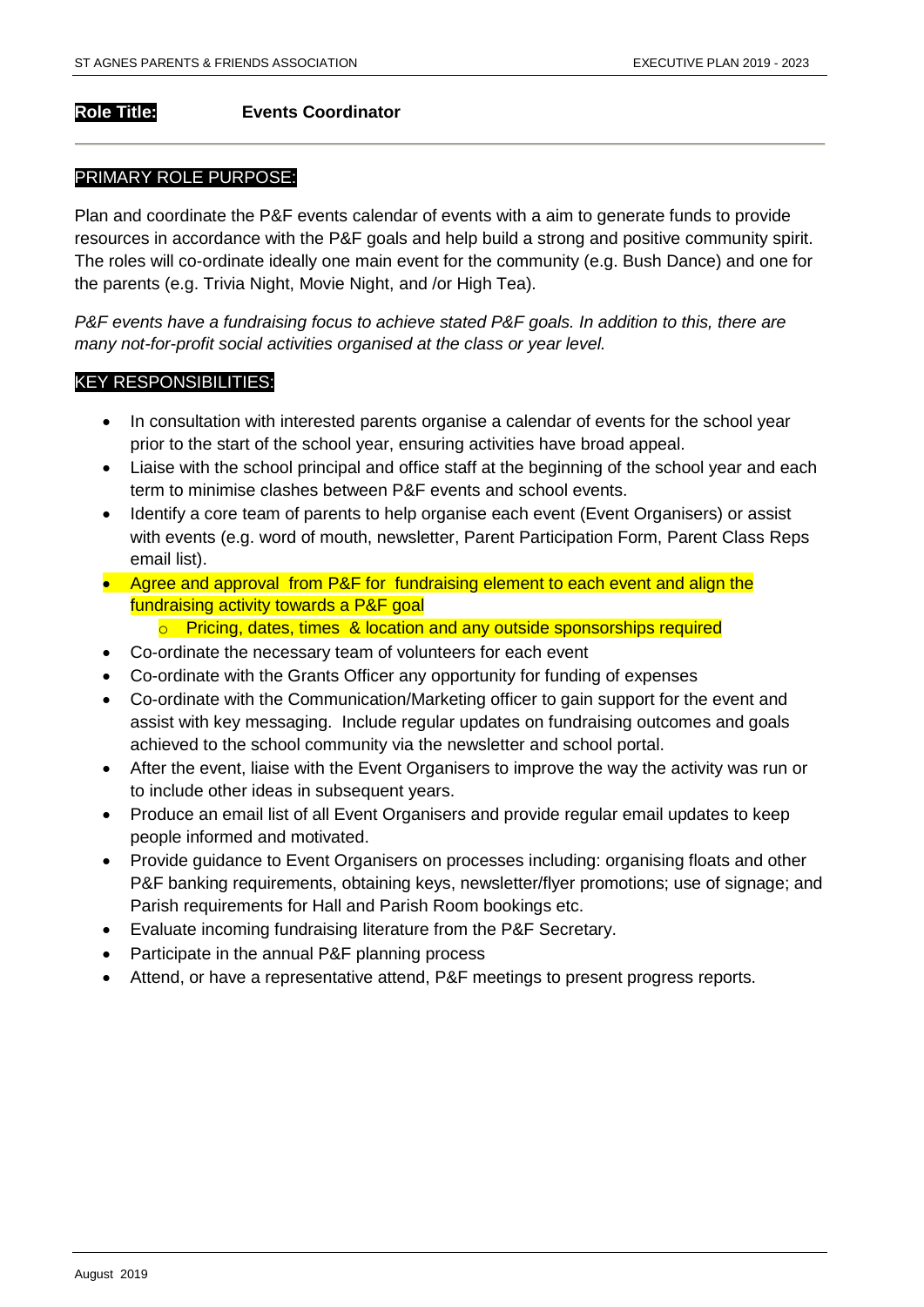#### **Role Title: Fete Coordinator**

#### PRIMARY ROLE PURPOSE:

Plan and implement a school Fete (bi-annually) to help foster a sense of community within the school. Chair a Fete Committee to plan Fete, co-ordinate Fete volunteers, and lead the Committee so that together they meet the key responsibilities below.

#### KEY RESPONSIBILITIES: Fete Committee

- Plan the stalls and activities for the Fete.
- Recruit stall convenors and assistants to organise the physical requirements for each stall consumables, equipment, keys etc.
- Oversee the running of the event.
- Coordinate with the treasurer and stall convenors for floats for stalls.
- Access past records for details of sponsors, products/services provided and the events/activities these were used for.
- Determine the promotional opportunity for the sponsor, based on the value of the donation (eg. use the company's banner, flyers etc). Make sure there is some 'community benefit' for them.
- After the event produce Thankyou letters/certificates of Appreciation of the sponsor's workplace.
- Maintain a record of all the prizes gained, sponsor contacts, and the events these were used for as a reference point for the following year.
- Coordinate with the treasurer who is responsible for counting and recording all monies received at the event and completing financial results.
- Report to the P&F at the monthly meetings prior and post Fete.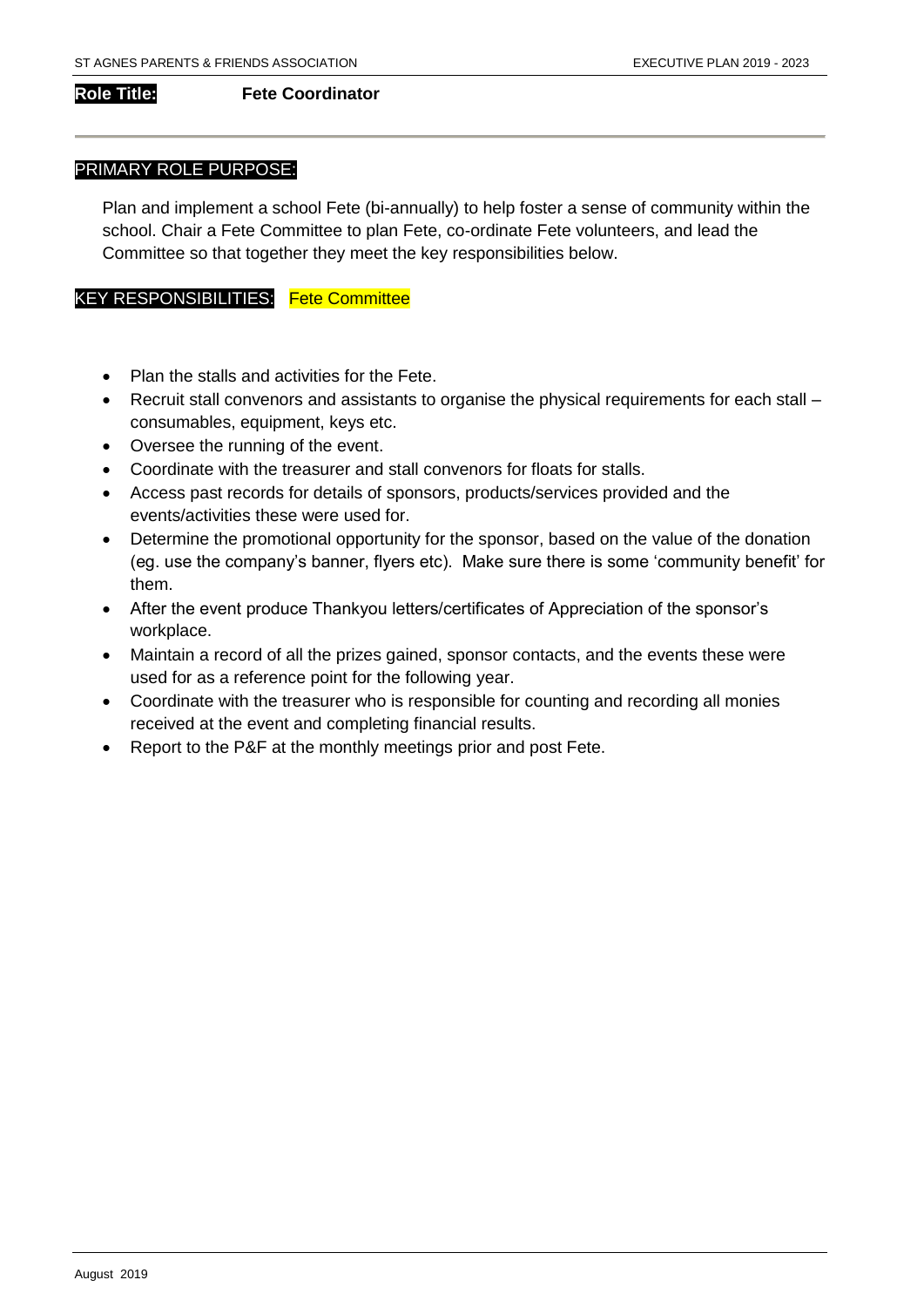## **Role Title: Environment Coordinator**

#### PRIMARY ROLE PURPOSE:

Assist in the maintenance and rehabilitation of the school grounds, in accordance with the school's master plan for landscaping.

- Liaise with the principal to organise working bees and determine the scope of the work to be undertaken (generally one per term).
- Manage the delivery of P&F sponsored grounds maintenance (oval, sand, and soft fall renewal) through liaison with the principal, OHSC coordinator and school grounds person.
- Plan, cost and manage special projects.
- Seek funding for special projects from the P&F.
- Develop long term environmental plans in collaboration with the principal.
- Participate in the annual P&F planning process
- Attend, or have a representative attend, P&F meetings to present progress reports.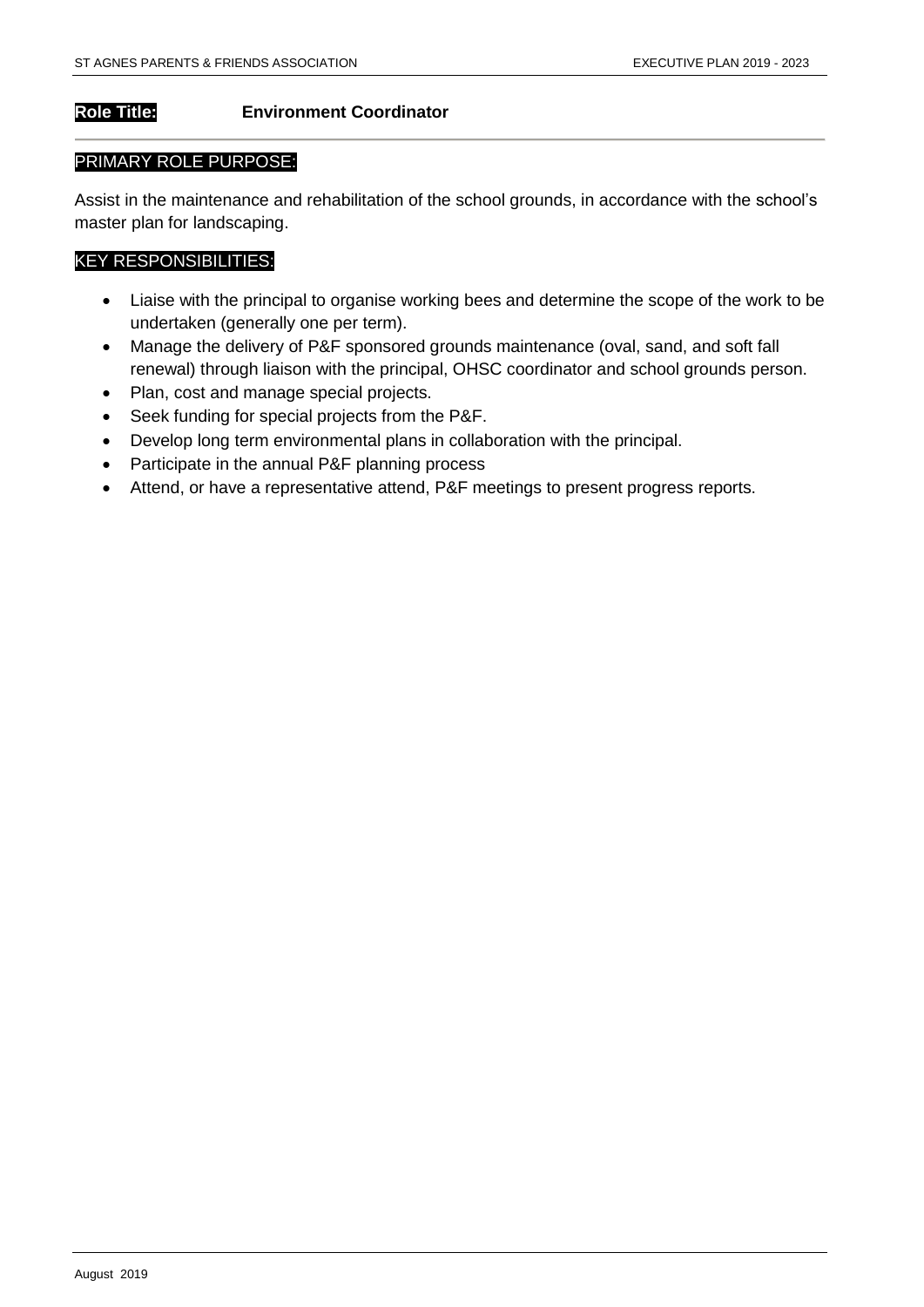### **Role Title: Grant Applications Coordinator**

#### PRIMARY ROLE PURPOSE:

Identify grants available to support the goals of the P&F outlined in the 3-year Strategic Plan and the annual Operating plan and prepare grant applications and associated reports.

- Research and identify grants available to assist funding for projects approved in the operational plan and the long term strategic plan.
- Liaise with the principal to identify potential projects that could be funded through a grant (shade, equipment, facilities upgrade, health and safety).
- Recruit volunteers to form a Committee to assist with the grant identification, preparation, submission, review and acquittal processes
- Coordinate with the group affected by the proposed grant to develop goals, objectives and costings for the project.
- Prepare grant applications and submit to P&F Executive for approval.
- Submit approved grant applications to appropriate funding body.
- Monitor the status of grant applications.
- Monitor progress of projects which have received grants
- Prepare appropriate and required reports for acquittal of the grant funds received.
- Participate in the annual P&F planning process
- Attend, or have a representative attend, P&F meetings to present progress reports.